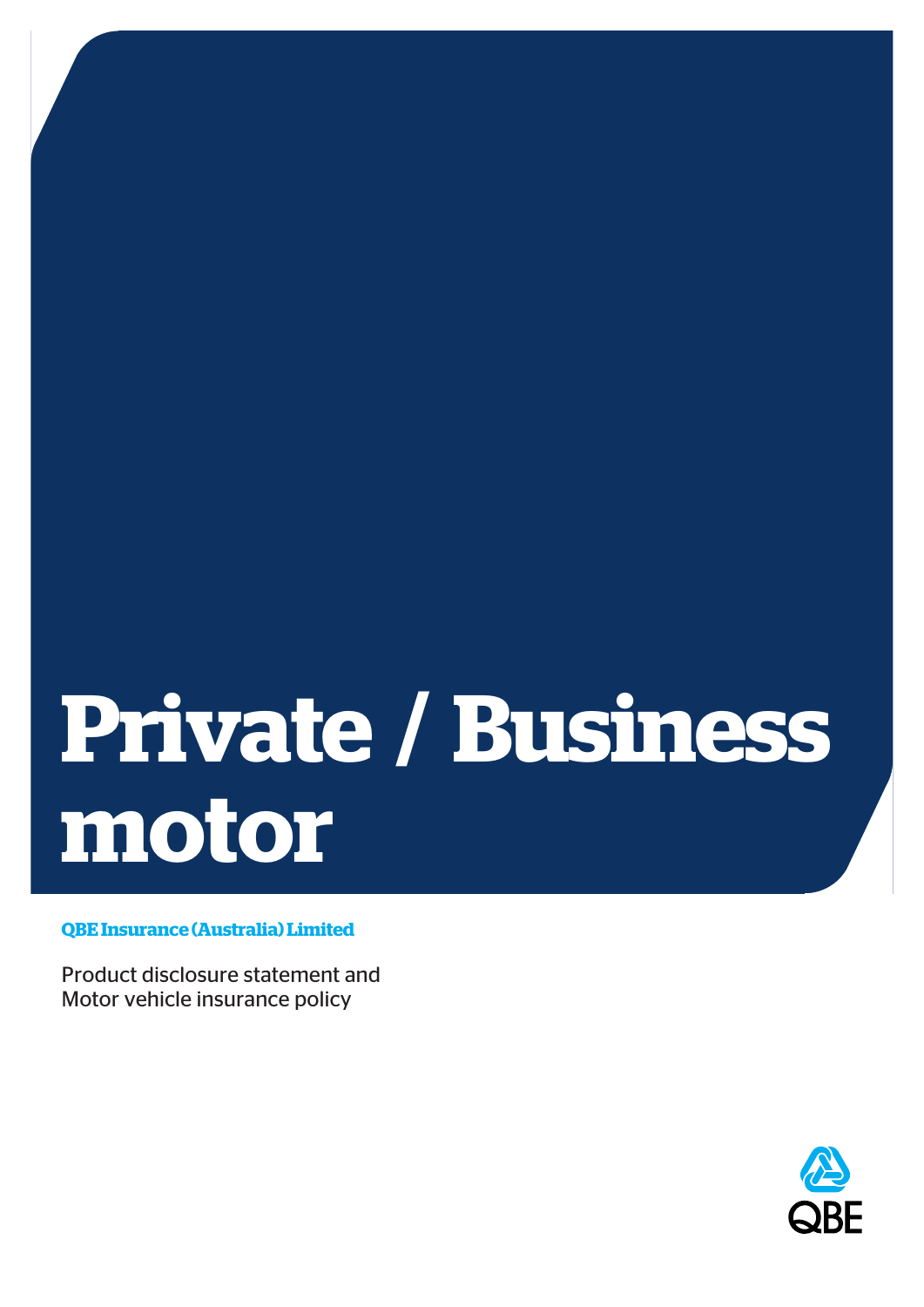| <b>About this booklet</b>                 | $\overline{\mathbf{2}}$ |
|-------------------------------------------|-------------------------|
| <b>Important Information</b>              | 2                       |
| The cost of this policy                   | 2                       |
| <b>No Claim Discount</b>                  | 2                       |
| <b>Cooling-off period</b>                 | 3                       |
| The General Insurance Code of Practice    | 3                       |
| <b>Privacy</b>                            | 3                       |
| Resolving complaints & disputes           | 4                       |
| Contacting QBE's CCU, FOS or the OAIC     | 5                       |
| <b>Financial claims scheme</b>            | 5                       |
| <b>Policy Wording</b>                     | 6                       |
| Our agreement                             | 6                       |
| Paying your premium                       | 7                       |
| Words with special meanings               | 8                       |
| <b>Types of cover</b>                     | 8                       |
| Section 1: Cover for your vehicle         | 9                       |
| Replacement of damaged parts              | 9                       |
| Section 2: Cover for your legal liability | 11                      |
| <b>Optional benefits</b>                  | 12                      |
| <b>Additional benefits</b>                | 13                      |
| <b>General exclusions</b>                 | 16                      |
| <b>General conditions</b>                 | 17                      |
| <b>Claims</b>                             | 17                      |
| Choice of repairer                        | 18                      |
| <b>Excesses</b>                           | 19                      |
| Other terms                               | 20                      |
|                                           |                         |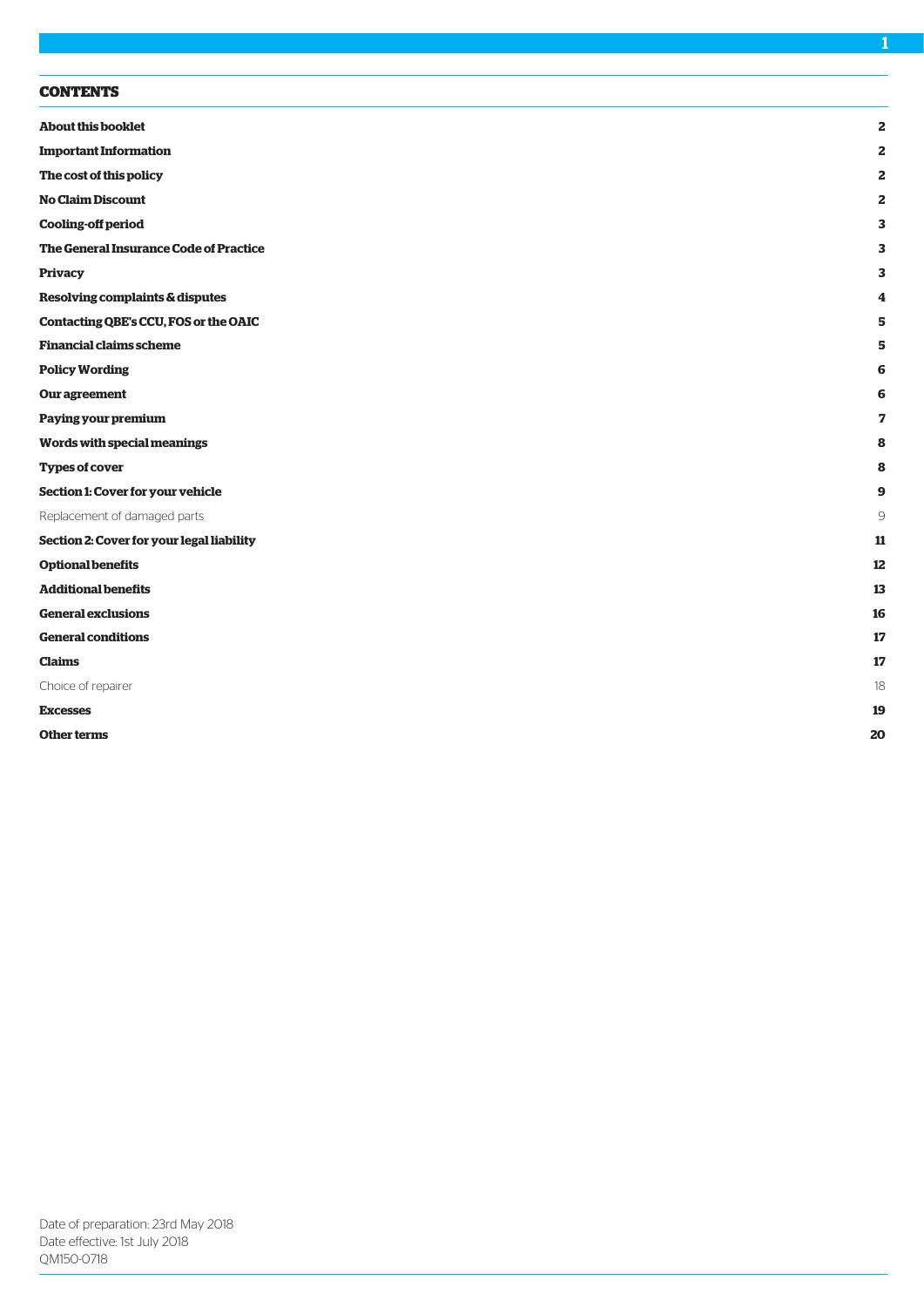# <span id="page-2-0"></span>About this booklet

There are two parts to this booklet. The first part is Important Information about this Policy including information about how we'll protect your privacy and how to make a complaint or access our dispute resolution service.

The second part is your Policy Wording which sets out the detailed terms, conditions and exclusions of the Policy.

Because we don't know your own personal circumstances, you should treat any advice in this booklet as purely general in nature. It doesn't consider your objectives, financial situation or needs. You should carefully consider the information provided with regard to your personal circumstances to decide if it's right for you.

This booklet is also a Product Disclosure Statement (PDS). Other documents you receive may comprise the PDS. You'll know when this happens because it'll say so in the document.

We may need to update information in this PDS. If we need to do this, we'll either send you a new PDS or a supplementary PDS. You can also get a copy of these simply by calling us.

#### For more information or to make a claim

Please take the time to read through this booklet and if you have any questions, need more information or to confirm a transaction, please contact:

your financial services provider. The contact details for your financial services provider are set out in the financial services guide they give you.

The section titled 'Claims' at the end of this booklet tells you the full details about what you need to do in the event of a claim. If you'd like to make a claim or to enquire about an existing claim please contact:

your financial services provider.

#### About QBE Australia

<span id="page-2-1"></span>QBE Insurance (Australia) Limited ABN 78 003 191 035 AFSL 239545 is a member of the QBE Insurance Group Limited ABN 28 008 485 014 (ASX: QBE). QBE Insurance Group is Australia's largest international general insurance and reinsurance group, and one of the top 25 insurers and reinsurers in the world.

## <span id="page-2-2"></span>Important Information

In this first part of the booklet we explain important information about this Policy including how we'll protect your privacy and how to make a complaint or access our dispute resolution service.

# The cost of this policy

Premium is what you pay us for this Policy and it's made up of the amount we've calculated for the risk and any taxes and government charges.

When calculating your premium we take a number of factors into account, including:

- Where the vehicle is located
- <span id="page-2-3"></span>The sum insured
- Your previous insurance and claims history, driving history
- **Ages of drivers.**

If you have a claim any excess payable by you will be shown on your Policy Schedule.

# No Claim Discount

We reward our customers who have a good claims history and experience with our no claim discount scheme. It's a discount we apply to our base premium. Your base premium is the amount we charge before we add premium optional extras, taxes, government charges and commission we pay to your financial services provider.

#### *When you buy a policy*

When you buy a policy we ask you to tell us what no claim discount you had before you insured with us. The discount levels we have are:

| Percentage | Also known as                |
|------------|------------------------------|
| 60%        | Rating 1, 5 years claim free |
| 50%        | Rating 2, 4 years claim free |
| 40%        | Rating 3, 3 years claim free |
| 30%        | Rating 4, 2 years claim free |
| 20%        | Rating 5, 1 years claim free |
| 0%         | O years claim free           |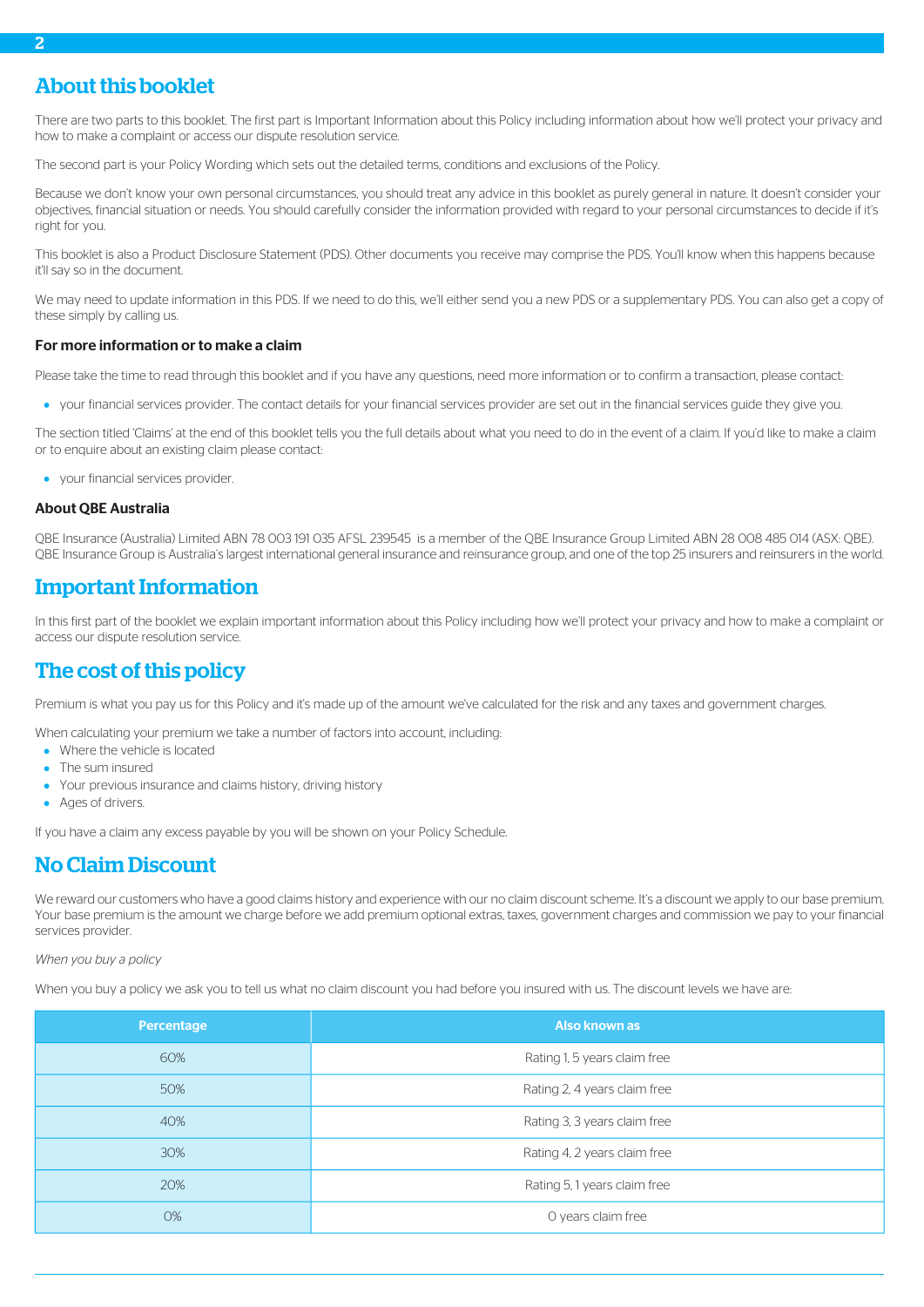*When you renew your policy and what happens to your no claim discount*

Your no claim discount will increase by 10% for each year you don't make an at-fault claim, until you reach our highest discount of 60%.

On renewal your no claim discount may fall depending on if you've made a claim under your policy or bought our no claim discount protection. The types of claims which affect your no claim discount, and how much it can fall by is set out in more detail below.

#### *No claim discount protection*

If you buy our 'No claim discount protection optional benefit' your no claim discount won't be reduced if you make one at-fault claim during the period of insurance. To be eligible to buy this optional benefit you can't have made an-fault claim for two years before you buy it.

*At-fault claims: Claims that affect your no claim discount*

There are three types of 'at-fault' claims which affect your no claim discount, being:

- At-fault, where you, another driver of your vehicle or its passengers, were fully or partly at fault
- Not recoverable, where someone else was at fault, but you weren't able to provide us with their name, address and registration details, and
- Claims for damage where the cause was weather, fire, theft or attempted theft, or malicious damage.

The table below explains how your no claim discount is affected by different claims each policy period:

| <b>Type of claim</b>                            | <b>Effect on NCD</b> | Effect on NCD, if you bought NCD protection |
|-------------------------------------------------|----------------------|---------------------------------------------|
| Not at fault                                    | No movement          | No movement                                 |
| 1 or more windscreen or window glass only claim | No movement          | No movement                                 |
| One at fault claim                              | Reduce by up to 20%  | No movement                                 |
| Two at fault claims                             | Reduce by up to 40%  | Reduce by up to 20%                         |
| Three at fault claims                           | Reduce by up to 60%  | Reduce by up to 40%                         |

<span id="page-3-0"></span>If you make more than 3 claims you will lose your no claim discount and a claims rating factor and it will affect your base premium.

Each year we re-calculate your base premium according to other underwriting factors. Your base premium and total premium (including optional extras, taxes, government charges and commission to your financial services provider) may still change due to underwriting and other factors.

# Cooling-off period

<span id="page-3-1"></span>If you change your mind within 30 days of buying your Policy, you can cancel it and receive a full refund. Naturally, this doesn't apply if you've made or are entitled to make a claim. Even after the cooling off period ends, you still have the right to cancel your Policy. We may deduct some costs from any refund, as set out in the Policy Wording under 'Cancelling your Policy'.

If you want to cancel your policy within the cooling-off period, contact your financial services provider.

# The General Insurance Code of Practice

QBE Australia is a signatory to the General Insurance Code of Practice.

The Code aims to:

- <span id="page-3-2"></span>**•** Commit us to high standards of service
- Promote better, more informed relations between us and you
- Maintain and promote trust and confidence in the general insurance industry
- Provide fair and effective mechanisms for the resolution of complaints and disputes between us and you
- Promote continuous improvement of the general insurance industry through education and training.

# **Privacy**

We'll collect personal information when you deal with us, our agents, other companies in the QBE group or suppliers acting on our behalf. We use your personal information so we can do business with you, which includes issuing and administering our products and services and processing claims. Sometimes we might send your personal information overseas. The locations we send it to can vary but include the Philippines, India, Ireland, the UK, the US, China and countries within the European Union.

Our Privacy Policy describes in detail where and from whom we collect personal information, as well as where we store it and the full list of ways we could use it. To get a free copy of it please visit qbe.com.au/privacy or contact QBE Customer Care.

It's up to you to decide whether to give us your personal information, but without it we might not be able to do business with you, including not paying your claim.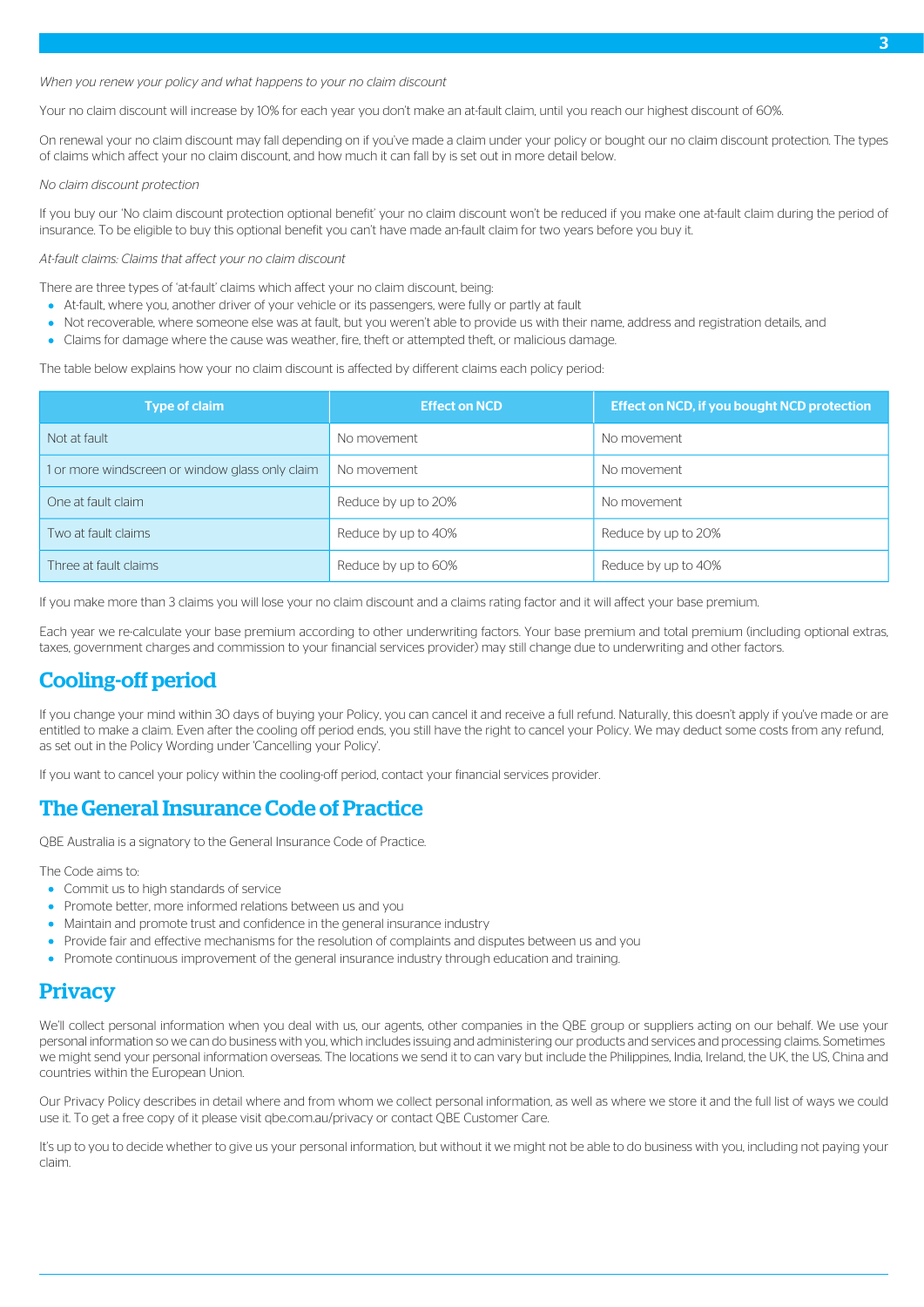# <span id="page-4-0"></span>Resolving complaints & disputes

At QBE we're committed to providing you with quality products and delivering the highest level of service.

We also do everything we can to safeguard your privacy and the confidentiality of your personal information.

#### Something not right?

We know sometimes there might be something you're not totally happy about, whether it be about our staff, representatives, products, services or how we've handled your personal information.

#### Step 1 – Talk to us

If there's something you'd like to talk to us about, or if you'd like to make a complaint, speak to one of our staff. When you make your complaint please provide as much information as possible. They're ready to help resolve your issue.

You can also contact our Customer Care Unit directly to make your complaint. Our aim is to resolve all complaints within 15 business days.

#### Step 2 – Escalate your complaint

If we haven't responded to your complaint within 15 days, or if you're not happy with how we've tried to resolve it, you can ask for your complaint to be escalated for an Internal Dispute Resolution (IDR) review by a Dispute Resolution Specialist.

The Dispute Resolution Specialist will provide QBE's final decision within 15 business days of your complaint being escalated, unless they've requested and you've agreed to give us more time.

#### Step 3 – Still not resolved?

If you're not happy with the final decision, or if we've taken more than 45 days to respond to you from the date you first made your complaint, you can contact the Financial Ombudsman Service Australia (FOS Australia). FOS Australia is an ASIC approved external dispute resolution body.

FOS Australia resolves insurance disputes between consumers and insurers, at no cost to you. QBE is bound by FOS Australia's decisions - but you're not. You can contact FOS Australia directly and they'll advise you if your dispute falls within their Terms of Reference.

#### *Disputes not covered by the FOS Australia Terms of Reference*

If your dispute doesn't fall within the FOS Australia Terms of Reference, and you're not satisfied with our decision then you may wish to seek independent legal advice.

#### *Privacy complaints*

If you're not satisfied with our final decision and it relates to your privacy or how we've handled your personal information, you can contact the Office of the Australian Information Commissioner (OAIC).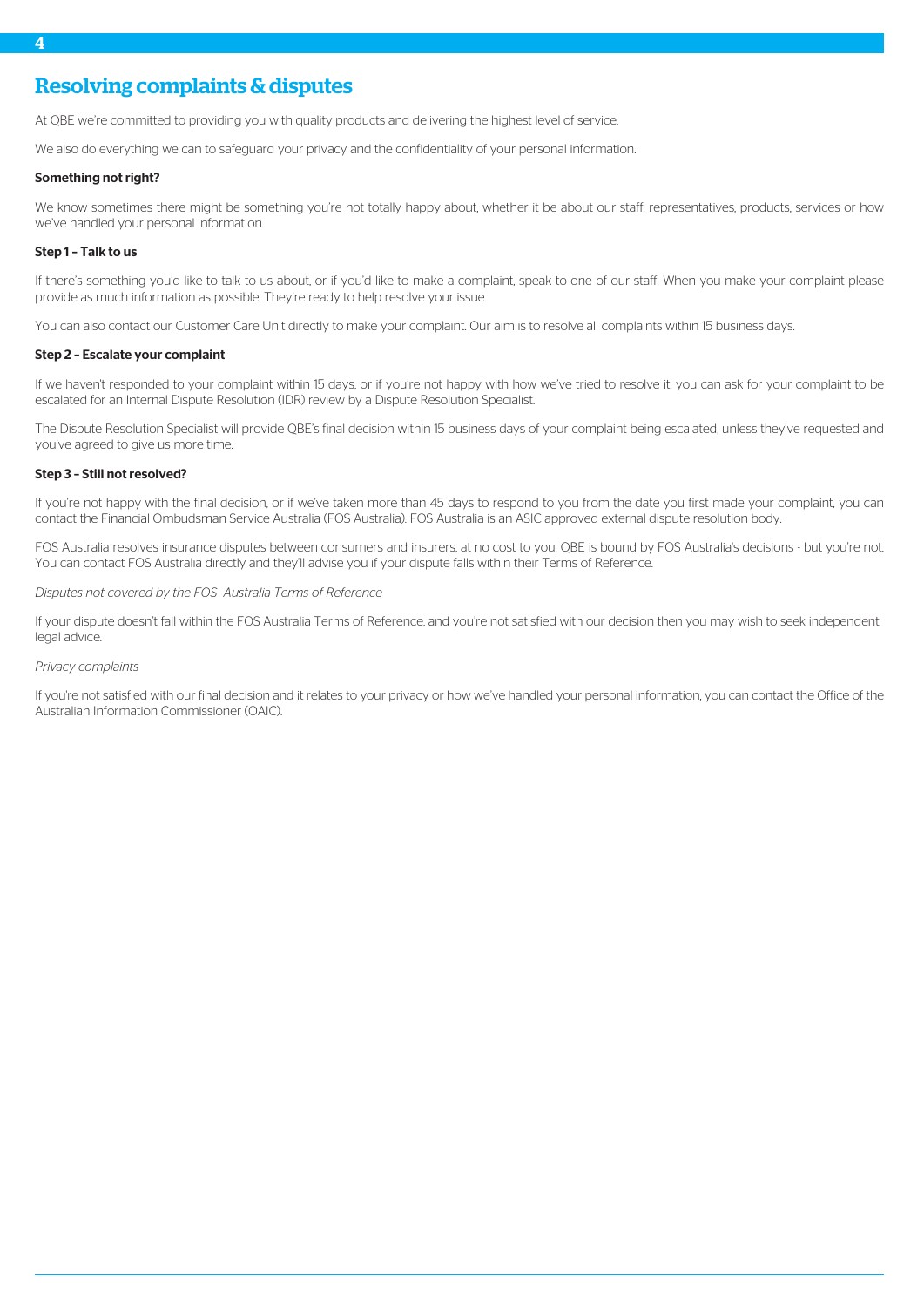# <span id="page-5-0"></span>Contacting QBE's CCU, FOS or the OAIC

| How to contact QBE Customer Care |                                                                                                                                                                                         |  |
|----------------------------------|-----------------------------------------------------------------------------------------------------------------------------------------------------------------------------------------|--|
| Phone                            | 1300 650 503 (Monday to Friday from 9am to 5pm, Sydney time, except on public holidays).<br>Calls from mobiles, public telephones or hotel rooms may attract additional charges.        |  |
| Fmail                            | complaints@gbe.com, to make a complaint.<br>privacy@qbe.com, to contact us about privacy or your personal information.<br>• customercare@qbe.com, to give feedback or pay a compliment. |  |
| Post                             | Customer Care, GPO Box 219, PARRAMATTA NSW 2124                                                                                                                                         |  |

| How to contact FOS Australia |                 |  |
|------------------------------|-----------------|--|
| Phone                        | 1800 367 287    |  |
| Email                        | info@fos.org.au |  |
| Online                       | www.fos.org.au  |  |

| How to contact the OAIC |                                                                                                      |  |
|-------------------------|------------------------------------------------------------------------------------------------------|--|
| Phone                   | 1300 363 992<br>Calls from mobiles, public telephones or hotel rooms may attract additional charges. |  |
| Email                   | enquiries@oaic.gov.au                                                                                |  |
| Online                  | www.oaic.gov.au                                                                                      |  |

# <span id="page-5-1"></span>Financial claims scheme

Your Policy is a protected policy under the Financial Claims Scheme (FCS), which protects certain insureds and claimants in the event of an insurer becoming insolvent. In the unlikely event of QBE becoming insolvent you may be entitled to access the FCS, provided you meet the eligibility criteria.

More information may be obtained from the Australian Prudential Regulation Authority (APRA).

| How to contact APRA |                                                                                                       |
|---------------------|-------------------------------------------------------------------------------------------------------|
| Phone               | 1300 558 849.<br>Calls from mobiles, public telephones or hotel rooms may attract additional charges. |
| Online              | www.fcs.gov.au                                                                                        |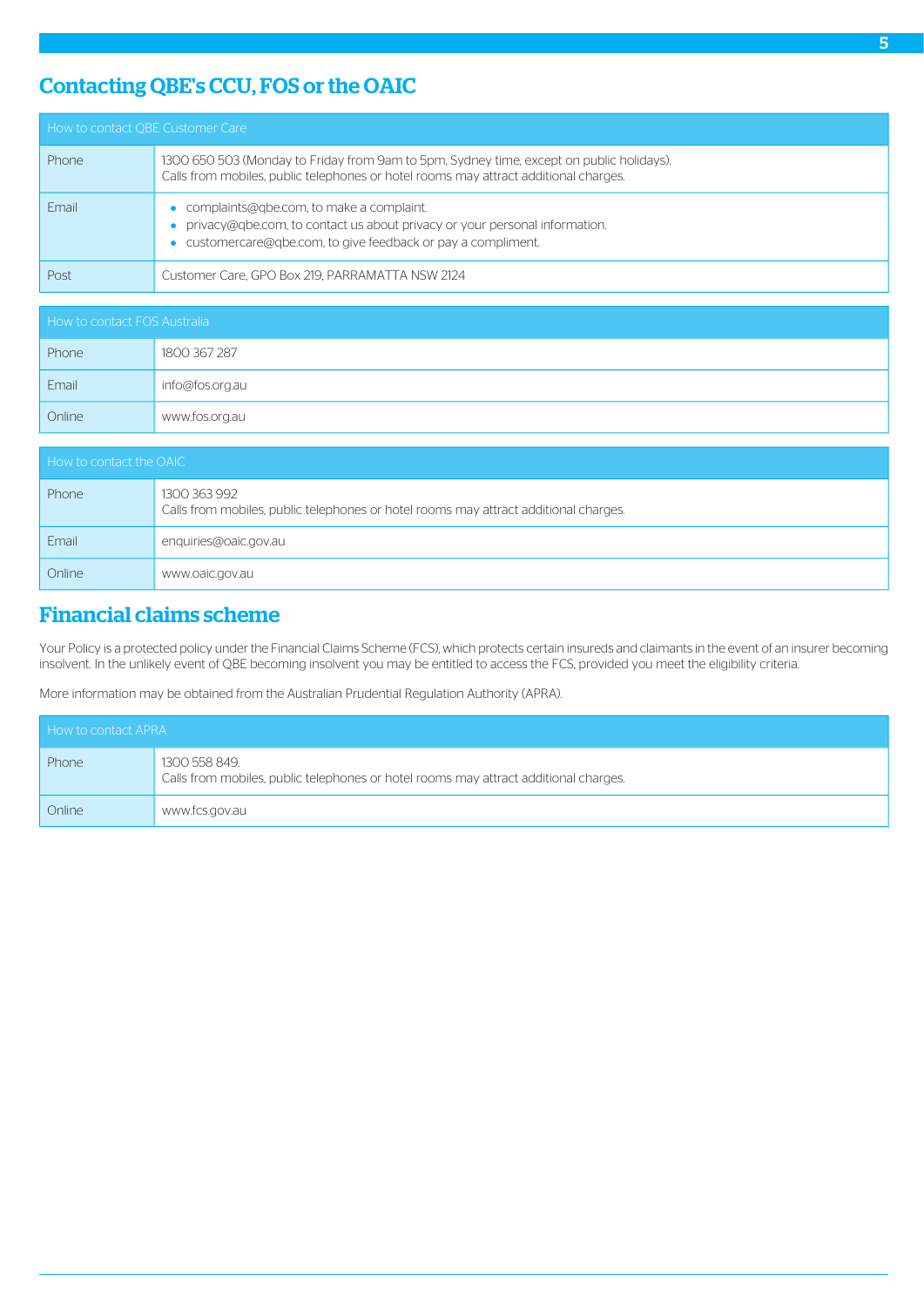# <span id="page-6-0"></span>Policy Wording

<span id="page-6-1"></span>This Policy is underwritten by QBE Insurance (Australia) Limited ABN 78 003 191 035 AFSL 239545.

## Our agreement

Your Policy is an agreement between you and us, made up of:

- This Policy Wording
- Your Policy Schedule, which sets out the cover you've chosen and any terms specific to you.

The cover under this Policy is provided during the period of insurance, once you've paid us your premium. There are also:

- Conditions and exclusions which apply to specific covers or sections;
- General exclusions, which apply to any claim you make under this Policy;
- General conditions, which set out your responsibilities under this Policy;
- Claims conditions, which set out our rights and your responsibilities when you make a claim; and
- Other terms, which set out how this Policy operates.

#### Excesses

You must pay any excesses which apply to your claim. The excesses which you have to pay are set out in this Policy Wording or on your Policy Schedule.

#### How much we'll pay

The most we'll pay for a claim is the sum insured which applies to the cover or section you're claiming under, less any excess.

#### Use of the vehicle

We cover your vehicle only when you are using it for the type of use shown on the Policy Schedule. Refer also to the section titled 'When you are not covered'.

#### 1. Private use means

Your vehicle must be registered for 'private use' only in your name and used for the following purposes:

- social, domestic and pleasure purposes
- **·** demonstration for sale
- in connection with servicing, repairing and subsequent testing
- **•** for tuition, as long as it is not for payment
- towing a caravan, trailer or vehicle, as long as it is not for payment
- driving to or from work
- ridesharing but only part time
- in connection with your occupation or business as long as:
	- o it is driven only by you, and
	- o the business use does not exceed 20% of the vehicle's usage.

Private use does not cover loss or damage if your vehicle is let on hire or is being used by you or someone authorised by you to carry passenger or goods for payment, other than a private pooling arrangement or ridesharing.

#### 2. Executive use means

Your vehicle is registered for 'business use' but is used only for the following purposes:

- social, domestic and pleasure purposes
- **·** demonstration for sale
- in connection with servicing, repairing and subsequent testing
- **•** for tuition, as long as it is not for payment
- driving to or from work
- towing a caravan, trailer or vehicle, as long as it is not for payment
- ridesharing but only part time.

Executive use does not cover loss or damage if your vehicle is let on hire or is being used by you or someone authorised by you to carry passenger or goods for payment, other than a private pooling arrangement or ridesharing.

#### 3. Business use means

Your vehicle is registered for 'business use', but is used only for the following purposes:

- in connection with your business or occupation
- social, domestic and pleasure purposes
- **demonstration for sale**
- in connection with servicing, repairing and subsequent testing
- **•** for tuition, as long as it is not for payment
- towing a caravan, trailer or vehicle, as long as it is not for payment
- ridesharing but only part time.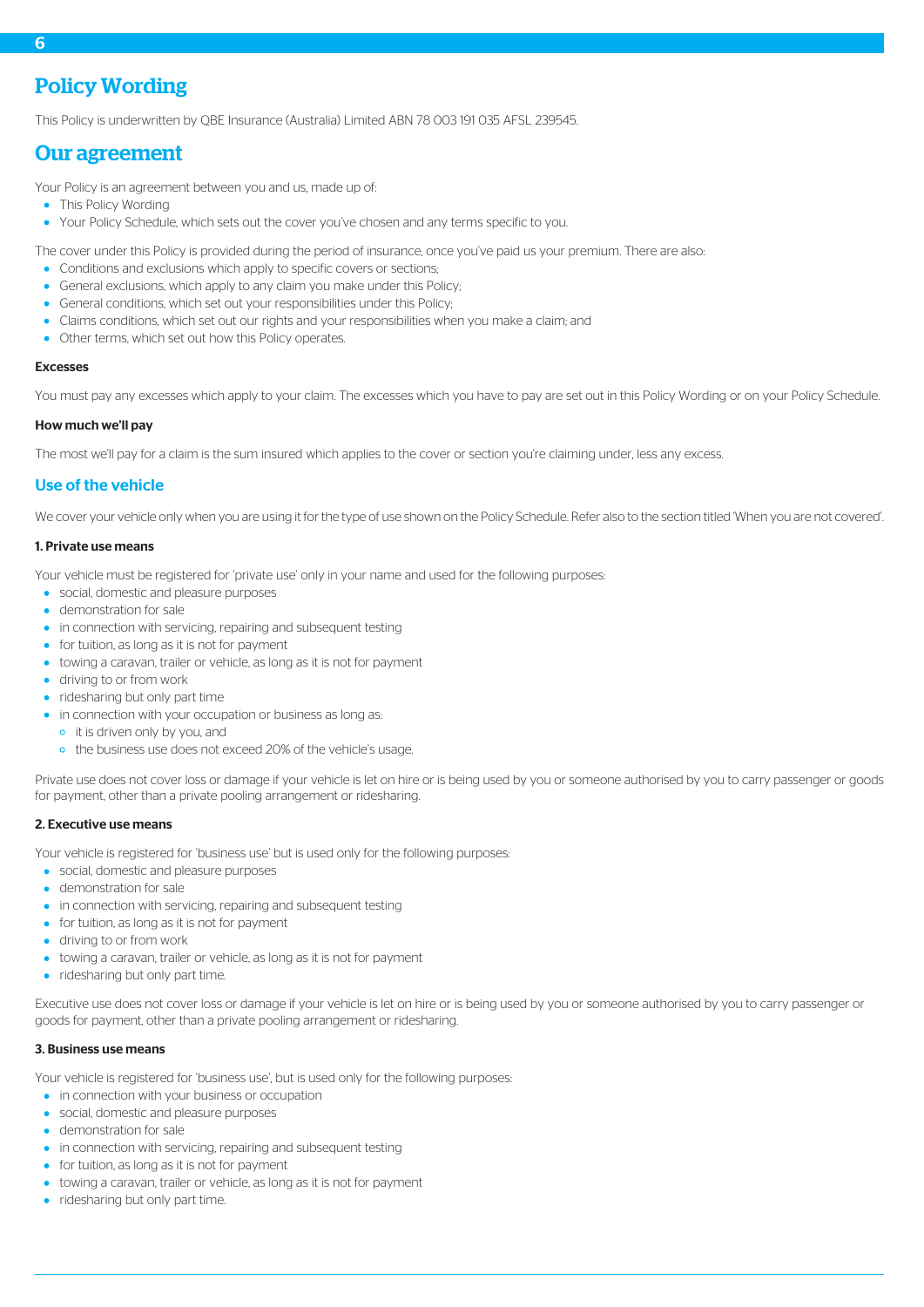Business use does not cover loss or damage if your vehicle is let on hire or is being used by you or someone authorised by you to carry passenger or goods for payment, other than a private pooling arrangement or ridesharing.

# <span id="page-7-0"></span>Paying your premium

Your premium and the date it's due are shown on your Policy Schedule.

#### Annual premium

If you pay your premium annually, and it's not paid by the due date or if your payment is dishonoured, this Policy won't operate and there'll be no cover.

#### Instalment payments

If you pay your premium by instalment, your Policy Schedule will show the date and frequency of your instalments. If your direct debit details change you must tell us no later than seven days before your next instalment is due.

#### *At renewal*

If you pay by instalments, and renew your Policy, we'll continue to deduct instalments for a renewed Policy at the new premium level according to the same instalment pattern, unless you tell us to stop your direct debit.

#### *What happens if you miss an instalment*

If you miss an instalment we'll contact you to ask you to pay it or arrange to collect it from you. If you don't pay the missed instalment your Policy may be cancelled and we'll write to you to let you know when this will happen.

If you don't pay the missed instalment and a claim arises, then we may refuse to pay your claim.

#### *If your payment details change*

If your direct debit details change, such as you changing credit cards or bank accounts, you must tell us at least seven days before your next payment date.

#### Adjustment of premium on renewal

If we agree to renew your Policy and you claim for an incident that happened during a previous period of insurance, you must tell us about it. You agree to pay us any additional premium increase we'd have required you to pay if you'd told us about the claim before your Policy was renewed.

This condition doesn't affect any other rights we have at law or under this Policy.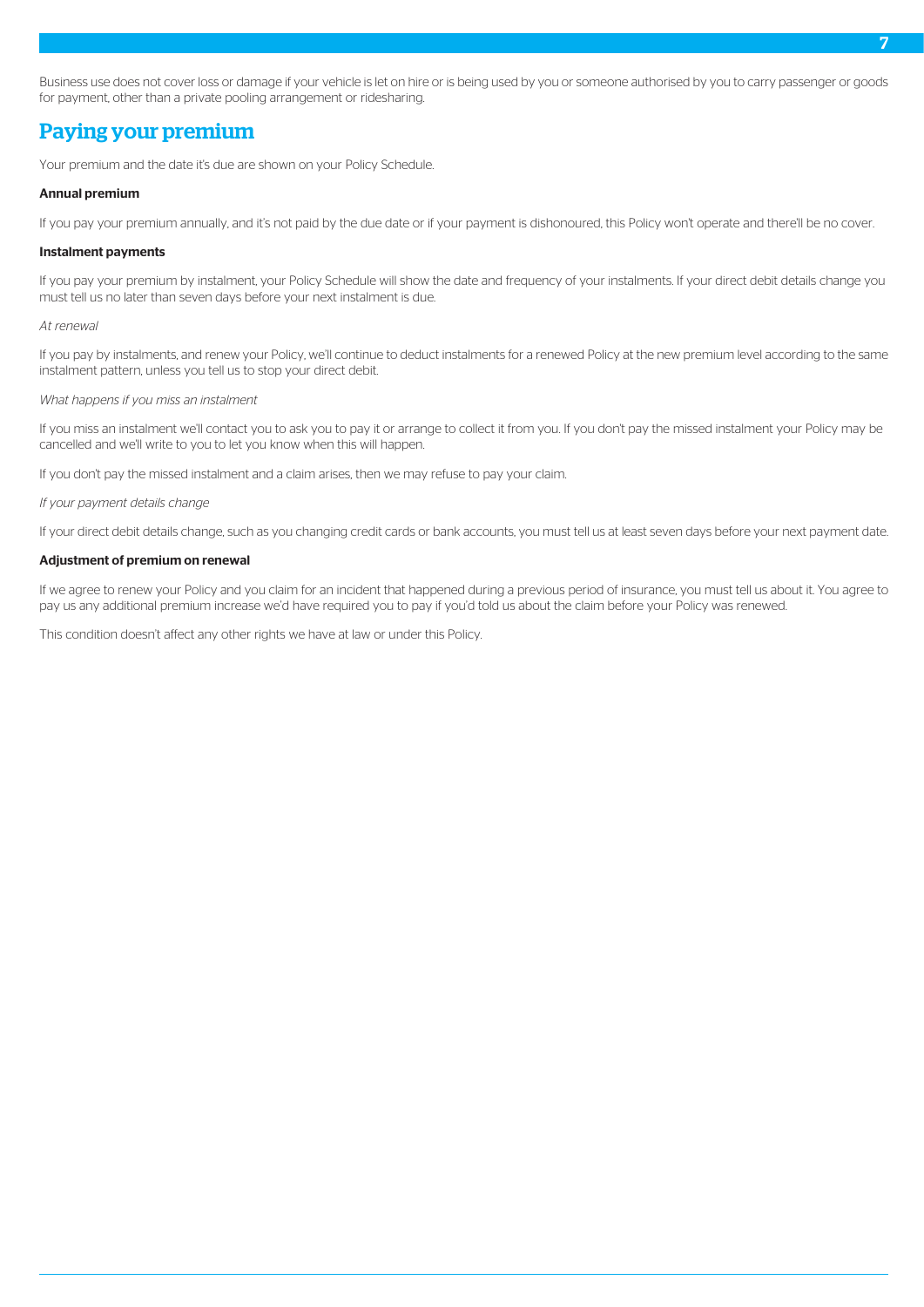# <span id="page-8-0"></span>Words with special meanings

The words and terms used throughout this Policy have special meanings set out below.

Where other words and terms are only used in one section of the Policy, we'll describe their special meaning in that section.

| When we say            | <b>We mean</b>                                                                                                                                                                                                                                                                                                                                        |
|------------------------|-------------------------------------------------------------------------------------------------------------------------------------------------------------------------------------------------------------------------------------------------------------------------------------------------------------------------------------------------------|
| Family                 | any member of your family who lives permanently with you, including your partner.                                                                                                                                                                                                                                                                     |
| Financier              | A person or entity with a security interest.                                                                                                                                                                                                                                                                                                          |
| Period of insurance    | The period this Policy operates for as shown on your Policy Schedule.                                                                                                                                                                                                                                                                                 |
| Premium                | What you pay us to insure you. It's the cost of this Policy.                                                                                                                                                                                                                                                                                          |
| <b>Policy Schedule</b> | One of the following:<br>Policy Schedule<br>Renewal Schedule<br>Alteration Schedule.                                                                                                                                                                                                                                                                  |
| Ridesharing            | You use your vehicle for ridesharing:<br>• For a fee in Australia where it's legal to do so, and<br>If you were registered as available for fewer than 32 hours in the seven days prior to the incident.<br>۰<br>Ridesharing doesn't mean using your vehicle as a:<br>Chauffeur<br>Limousine driver<br>Taxi driver<br>Hire car driver<br>• Bus driver |
| Security interest      | A security interest as defined in section 12 of the Personal Property Securities Act 2009 (Cth).                                                                                                                                                                                                                                                      |
| Vehicle                | the vehicle described in the Policy Schedule.                                                                                                                                                                                                                                                                                                         |
| We, our, us            | OBE Insurance (Australia) Limited ABN 78 003 191 035 AFSL 239545.                                                                                                                                                                                                                                                                                     |
| You, your              | The person(s) named in your Policy Schedule as the insured.                                                                                                                                                                                                                                                                                           |

# <span id="page-8-1"></span>Types of cover

We offer the following three types of cover. The type of cover you have selected is shown on the Policy Schedule.

#### 1. Comprehensive

This cover provides:

- (a) insurance against theft or accidental loss or damage to your vehicle
- (b) additional benefits as set out in the 'Additional benefits' section
- (c) insurance against legal liability for damage caused by your vehicle to the property of other people as described in section 2.

The causes or events not covered are described under General exclusions.

#### 2. Third party, fire and theft

This cover provides:

- (a) insurance only against damage to your vehicle caused by fire, explosion, lightning, theft or attempted theft
- (b) additional benefits as set out in the 'Additional benefits' section
- (c) insurance against legal liability for damage caused by your vehicle to the property of other people as described in section 2
- (d) insurance against damage to your vehicle but only if the damage is caused solely and directly by another vehicle as described under the uninsured motorist's benefit under 'Additional benefits'.

The causes or events not covered are described under General exclusions.

#### 3. Third party property damage

This cover provides:

- (a) insurance against legal liability for damage caused by your vehicle to the property of other people as described in section 2
- (b) insurance against damage to your vehicle but only if the damage is caused solely and directly by another vehicle as described under the uninsured motorist's benefit under 'Additional benefits'.

The causes or events not covered are described under General exclusions.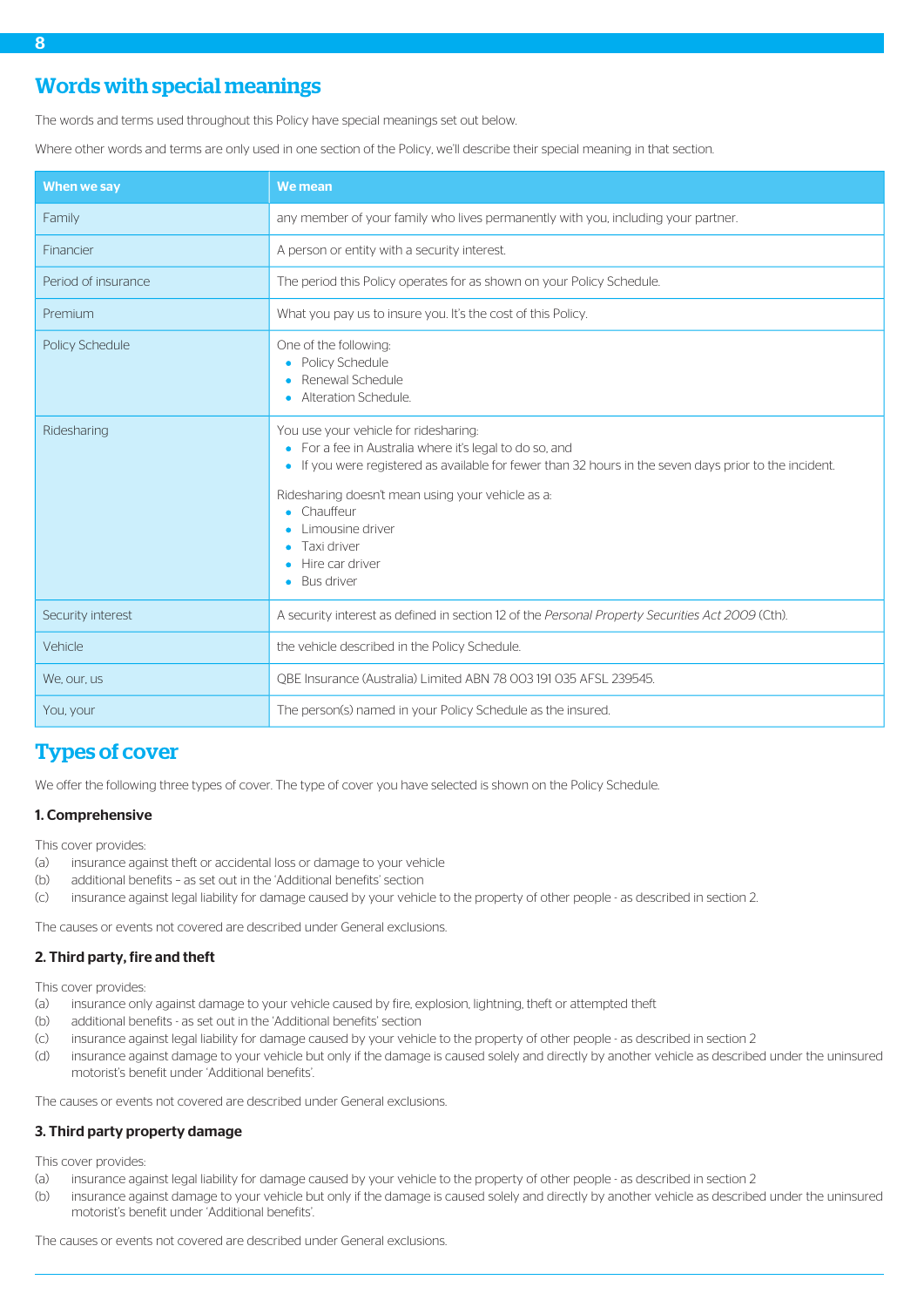# <span id="page-9-0"></span>Section 1: Cover for your vehicle

#### 1.1 What you are insured against

#### The cover on your vehicle

We cover you against loss or damage to your vehicle shown in the Policy Schedule depending on the type of cover you have selected.

#### Cover on your vehicle includes

- (a) Standard fitted equipment for the particular make and model of your vehicle fitted by the original manufacturer
- (b) any fitted specified equipment or accessories shown on the Policy Schedule
- (c) other fitted accessories, and your vehicle's tools or spare parts in or on your vehicle, up to \$500 in total
- (d) theft or accidental loss or damage to your vehicle, depending on the type of cover you have selected.

#### 1.2 What you are not insured against

We do not cover your vehicle for the following:

- (a) damage to its tyres caused by the application of brakes, road punctures, cuts or bursting, unless caused as a result of an incident covered under the type of cover you have selected or people acting maliciously
- (b) depreciation, wear, tear, rust or corrosion
- (c) failure or breakdown of a structural, electrical, mechanical or electronic nature
- (d) faulty design or workmanship of your vehicle parts. However, we do cover you for loss or damage to your vehicle resulting from faulty design or workmanship if such loss is otherwise covered by this Policy
- (e) mechanical damage caused by escape of oil or coolant unless whilst your vehicle is being driven by a thief.

## 1.3 What we pay for loss or damage

At our option we treat the loss or damage as a:

- (a) partial loss, or
- (b) total loss.

These types of losses are defined below and we settle on the terms described:

## (a) Partial loss

If we decide to repair your vehicle, we will repair it to a similar condition to that which it was in before the loss or damage occurred.

<span id="page-9-1"></span>If it is necessary to repair it to a better condition than it was in before the loss or damage occurred, then we may ask you to contribute the additional amount to repair it to the better condition.

If you have insured any accessories we will either repair them or pay for the cost to replace them as new, less an amount for depreciation, wear and tear.

## Replacement of damaged parts

If your vehicle is within the Manufacturers Standard New Vehicle Warranty period and covered under the Manufacturers Standard New Vehicle Warranty (not including an extended warranty period) we will only use manufacturers approved parts in repairing your vehicle. In the event that the part is a windscreen or a body glass then Australian Design Rule compliant parts may be used.

If your vehicle is outside the Manufacturers Standard New Vehicle Warranty period, we may use new, recycled or reconditioned parts when repairing vehicles which are no longer covered under the Manufacturers Standard New Vehicle Warranty. Where the use of recycled or reconditioned parts is requested we will only use the parts if they are equal to or exceed the quality of the part being replaced.

#### Lifetime repair guarantee

Repairs are now guaranteed for the life of your vehicle, even if you sell it.

If we authorise repairs to your vehicle, we will guarantee the quality of the repairs for any defect due to faulty workmanship or faulty material for the life of your vehicle. For entitlement to any repairs under this guarantee you must first allow us to inspect the vehicle and we must agree that repairs are necessary.

#### Imported vehicles

If your vehicle has been imported and any part is not available in Australia, we will only pay for the cost of parts used in the repair of your vehicle up to the manufacturer's recommended list price in Australia. However if such list is not available, we will only pay for the cost of the parts plus the cost of freighting such parts by sea transport.

If there is a delay in the repair process due to the importation of parts, you are not covered for any loss of use of your vehicle during that time.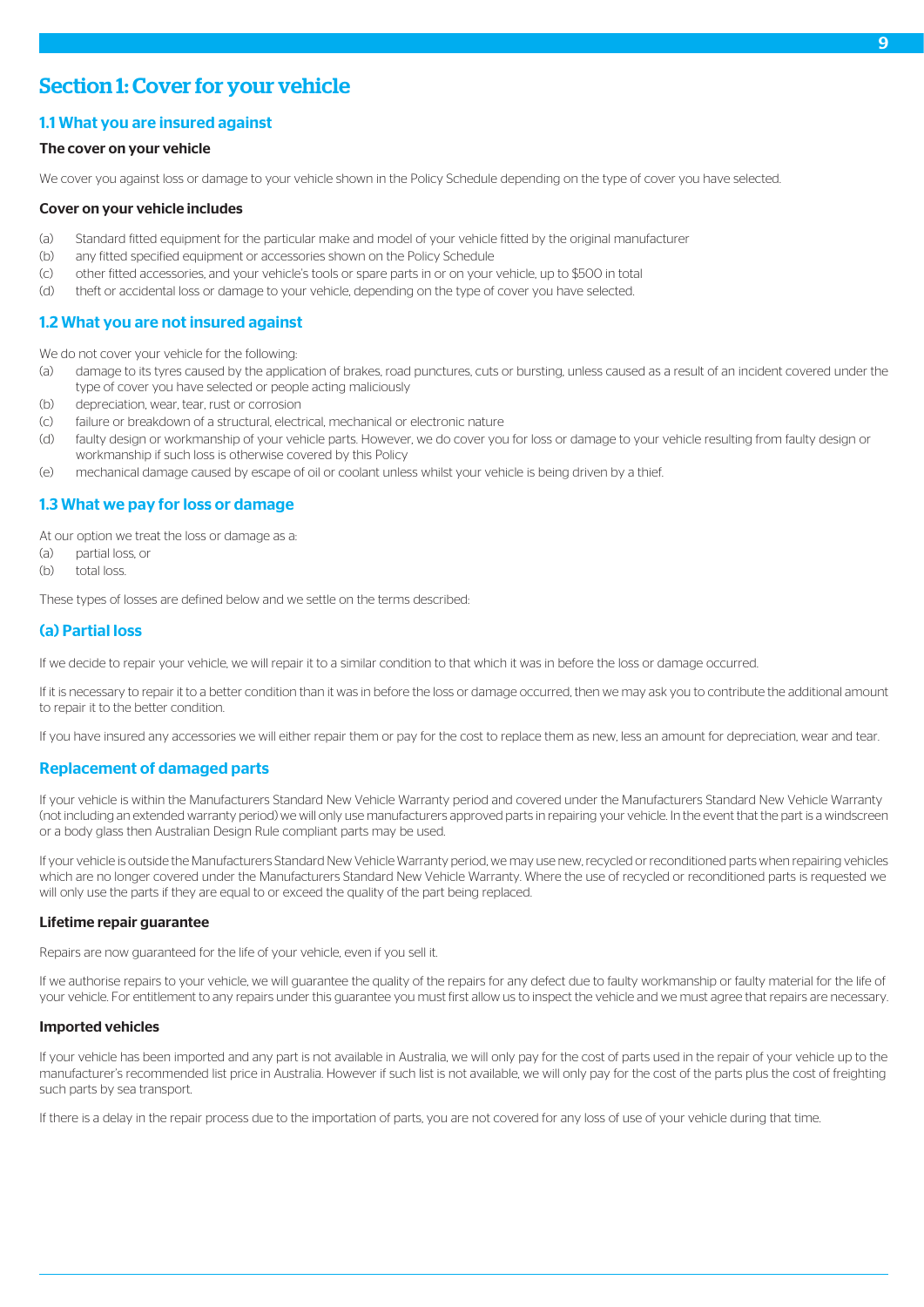#### (b) Total loss

A vehicle will be declared a 'total loss', if:

- the cost to repair your vehicle plus the value of any salvage (if applicable) exceeds the agreed value or market value, or
- your vehicle is stolen and not recovered within a reasonable period of time as determined by us.

We will settle the claim on the basis of market value or agreed value depending on the cover shown on the Policy Schedule.

#### Market value

If you have insured your vehicle for market value, we will at our option:

- replace your vehicle with an equivalent vehicle or pay you its market value at the time of the total loss
- replace all insured accessories or pay you the cost to replace them as new, less depreciation.

#### Market value means

The cash purchase price of a vehicle of the same age, type and condition, in your local area, but excluding costs and charges for registration, stamp duty transfer and any dealer warranty costs.

#### Agreed value

If you have insured your vehicle for agreed value, we will at our option replace your vehicle with an equivalent vehicle or pay the agreed value shown on the Policy Schedule.

#### Agreed value means

The fixed amount for which your vehicle is insured for each period of insurance regardless of any price change for your vehicle during that period.

The agreed value includes the value of insured accessories and equipment.

#### Replacement with a new vehicle

We will replace your vehicle with a new vehicle of the same make, model or series so long as it is available in Australia and:

- your vehicle is a total loss, and
- you purchased it new from the manufacturer or their dealer or as a demonstrator vehicle, and
- your vehicle is less than twenty four (24) months old from when it was first registered, and
- where your vehicle is financed, your financier has given us written consent.

If a new replacement vehicle is not available, we will replace your vehicle with the nearest equivalent vehicle available, so long as it is available in Australia. If we cannot agree on a replacement vehicle, we will pay you the amount it would cost to buy a new vehicle the same as, or a near equivalent of, the vehicle which needs replacing.

If the excess is applicable it is payable to us before we replace your vehicle.

We also pay the registration, stamp duty and dealer charges for the period registered but not exceeding twelve (12) months on the new vehicle but any refund of registration fees or stamp duty applicable must be refunded to us.

#### Financier

If your vehicle is the security for any finance arrangement and the name of the financier is noted on the Policy Schedule, then:

- we have the right to make claim payments to the financier, and
- any payment made to the financier will satisfy our obligation to you under this Policy for the amount paid.

#### Salvage

If we replace your vehicle or pay you the market value or agreed value, your vehicle and its insured equipment becomes our property.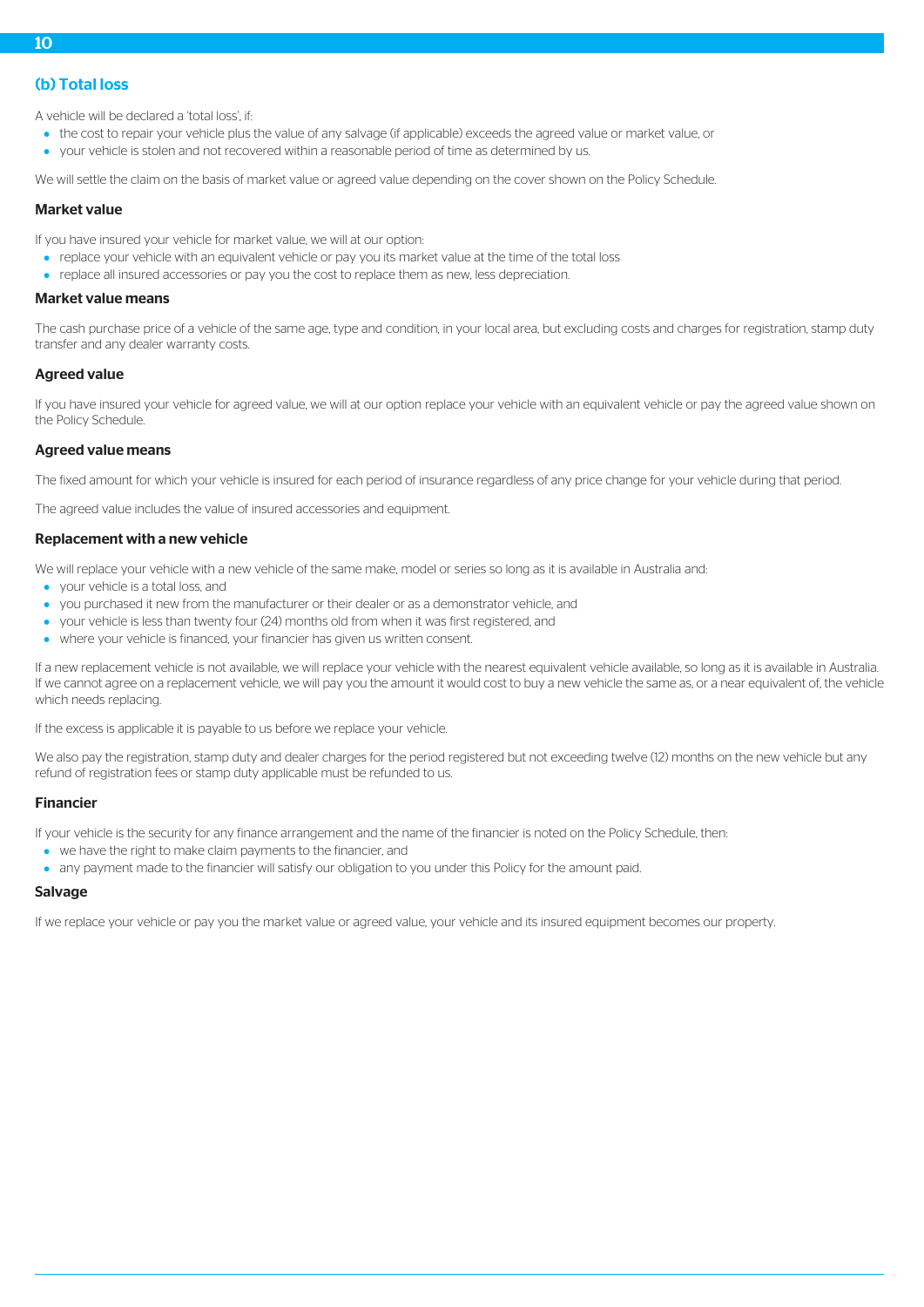# <span id="page-11-0"></span>Section 2: Cover for your legal liability

## 2.1 Property damage

#### Damage to property

We will pay the amount you, or any person you have allowed to drive, use or to be in charge of your vehicle may be held legally liable to pay, for accidental damage to property belonging to other people caused by or arising out of the use of:

- your vehicle or goods falling from your vehicle
- a single trailer or caravan attached to your vehicle.

#### Property under your control

We do not cover the legal liability of you or the driver of your vehicle for damage by your vehicle to any property belonging to you or the driver of your vehicle, or any property in your or the driver's care or custody, except to:

- a residential building that you are renting or is on loan to you, or
- employee's or visitor's vehicles and their contents while contained in a car park provided by you.

#### Substitute vehicle

We cover your legal liability to pay for accidental damage caused by a registered vehicle used by you as a substitute while your vehicle is being serviced, repaired or is not driveable. There is no cover for loss or damage to the substitute vehicle.

We give you this benefit only if:

- the substitute vehicle is not already covered under another insurance policy, and
- the substitute vehicle is not owned by you and you have the owner's permission to drive it.

This does not include a hire vehicle.

#### Your employer's or principal's liability

We will pay the amount that your employer, principal or partner may be held legally liable to pay, for accidental damage to property belonging to other people as a result of an incident covered by this Policy while you are using your vehicle on business, as long as it is not a use that is excluded by this Policy as described under 'Use of the vehicle'.

#### Maritime liability

If your vehicle is being transported by sea between Australian ports, we will pay your contribution for your vehicle if 'general average' is declared.

General average is declared when goods or cargo are thrown overboard to safeguard the vessel and the remaining property on the vessel. Those whose property is saved share the expenses or salvage costs incurred by a ship owner in preserving the vessel and cargo.

#### Passenger liability

We will insure a passenger who is lawfully travelling in or getting in or out of your vehicle or a substitute motor vehicle.

#### What we pay for legal liability for damage to other people's property

We will pay up to the maximum amount shown on the Policy Schedule, for all claims arising out of any one (1) incident or series of incidents arising out of the one (1) cause or event covered under the heading 'Property damage', in this section.

## 2.2 Injury to other persons

We will pay the amount which you, or any person driving, using or in charge of your vehicle with your permission may be held legally liable to pay by way of compensation or damages (excluding aggravated, punitive or exemplary damages) for death or bodily injury to persons arising out of the use of your vehicle.

We do not cover legal liability for death or bodily injury to:

- you or any person driving, using or in charge of your vehicle, or
- an employee of yours or who is deemed by any law to be your employee arising out of their employment with you.

#### We do not pay if:

- (a) your vehicle is not registered
- (b) you or any person using your vehicle:
	- is wholly or partly covered under any compulsory statutory insurance scheme or accident compensation scheme, or
	- would have been entitled to be covered under any such scheme as it existed at the commencement date of the relevant period of insurance, even though there may have been a change in the law during that period of insurance, or
	- would have been entitled to be covered under any such scheme if it were not for the application of any excess or deductible applying under the scheme, or
	- would have been entitled to be covered under any such scheme had cover not been refused because you did not:
		- o register your vehicle
		- o apply for cover under the scheme
		- o comply with a term or condition of the scheme.
- (c) if your vehicle is registered in the Northern Territory of Australia.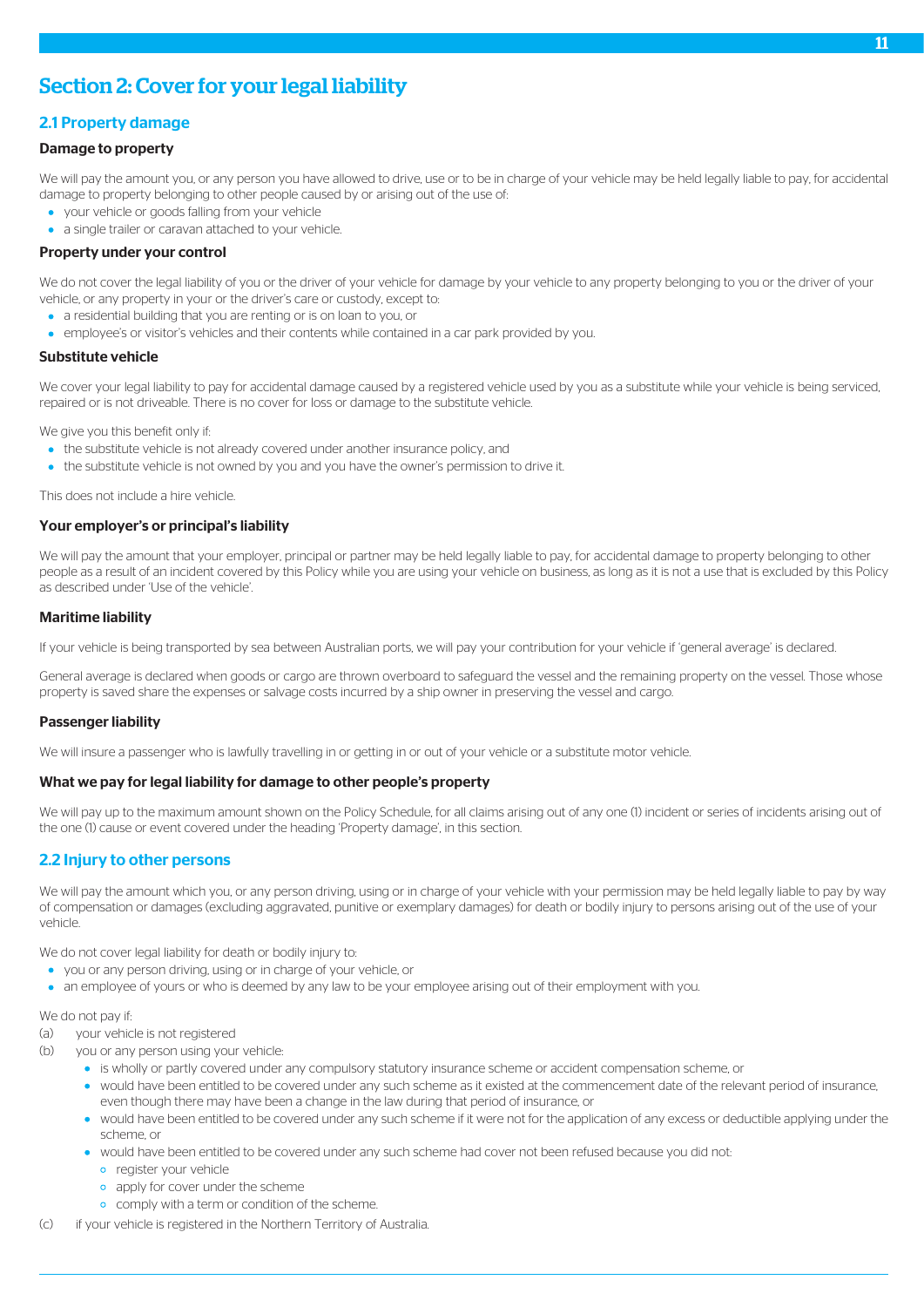#### What we pay for legal liability for injury to other persons

We will pay up to the maximum amount shown in the Policy Schedule, for all claims arising out of any one (1) incident or series of incidents arising out of the one (1) cause or event covered under 'Injury to other persons', in this section.

However, we do not pay more than this amount in total under all policies we have issued to you in relation to loss, damage or liability arising out of any one (1) incident.

#### 2.3 Legal expenses

<span id="page-12-0"></span>We will pay your reasonable legal costs and expenses in defending or settling claims if you have our agreement in writing. We pay this in addition to the amount payable under 'Damage to property' and 'Injury to other persons', in this section.

## Optional benefits

If you have chosen comprehensive cover, you can also choose to have cover under any or all of the following optional benefits. You must pay us any additional premium we ask for, and we will confirm your cover by showing the optional benefits you have chosen on your Policy Schedule.

#### Hire vehicle costs following an accident

If your vehicle is damaged in an accident which is covered under this Policy, and we have agreed to pay your claim, we will reimburse you for the costs you incur of hiring a vehicle while your vehicle is being repaired or if deemed a total loss.

We will reimburse you an amount up to the maximum daily rate shown on your Policy Schedule:

- for a maximum of fourteen (14) days, or seven (7) weekends (Saturday and Sunday), or
- until your vehicle is repaired, or
- **•** until we pay your claim.

#### whichever happens first.

The cover will commence on the date your vehicle is taken to the repairer.

You will need to organise and pay for the hire vehicle. We are not responsible for ensuring that a hire vehicle is available. You must also give us a copy of the rental agreement and any receipts for the hire vehicle before we will pay you.

If the cost of the hire vehicle is more than the maximum daily rate shown on your Policy Schedule, you will have to pay the difference.

We do not pay for:

- additional hiring costs
- **•** running costs, including the costs of fuel
- damage to the hire vehicle
- any insurance, insurance excess or other costs you may be liable for under the hire vehicle rental agreement.

We will not cover you under this optional benefit if:

- the only damage to your vehicle is to its windscreens or window glass, or
- your vehicle is stolen, because you may be able to claim under the 'Hire vehicle costs following theft' additional benefit.

#### Windscreen protection

If the only damage in an accident is a broken or damaged windscreen or window glass the standard excess shown in the Policy Schedule does not apply for any windscreen or window glass claim.

#### Protected no claim discount clause

If you are involved in an accident and you make a claim where your no claim discount would normally be affected, then your no claim discount entitlement will not be reduced at renewal of your Policy provided you:

- are, at the time of the accident, on maximum no claim discount, and
- do not have more than one (1) claim, where this clause is applicable, in any one (1) annual period of insurance.

#### Tools and equipment - Applicable only to utes and vans registered for business use

Where this clause is shown on the Policy Schedule it is agreed we will cover your tools and equipment of trade for loss or damage caused by:

- (a) fire, lightning, explosion, malicious damage or vandalism whilst secured on or in your vehicle;
- (b) theft following forcible and violent entry which causes visible damage to a locked vehicle;
- (c) theft when securely attached to your vehicle through the use of locks or padlocks, which results in visible damage to the securing devices;
- (d) collision or overturning of the conveying vehicle.

The amount of cover provided by this special clause is limited to a total of \$5,000 (up to \$1,000 per item) in any one (1) period of insurance.

At our option, we will pay the lesser of:

- (a) the cost of repair or replacement of the lost or damaged item; or
- (b) the current market value of the lost or damaged item.

If only part of the item is damaged, we will only pay for that part plus the cost of any necessary dismantling and reassembling.

You must pay an excess of \$250 for each claim made under this section.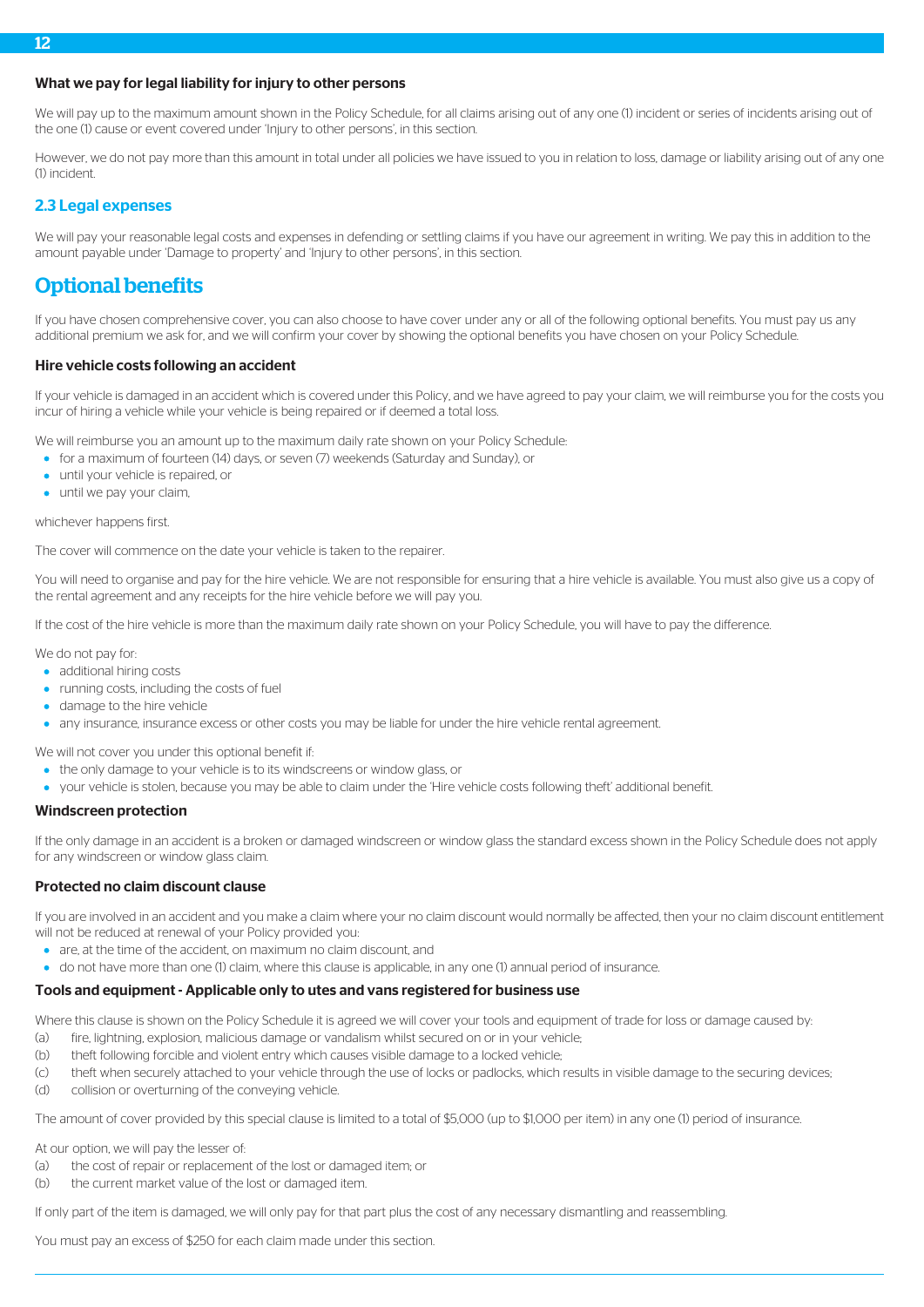# <span id="page-13-0"></span>Additional benefits

If you make a claim under this Policy and we agree to pay your claim, we will also give you the following additional benefits depending on the type of cover you have selected:

#### Change of vehicle – applies to all types of cover

We will cover any permanent replacement sedan, wagon, panel van or utility, from the time of its purchase for twenty one (21) days under the terms of this Policy if you:

- have disposed of the replaced vehicle, and
- bear any additional excess applicable to the replacement vehicle in the event of a claim.

If before you have given us full details as required below, the replacement vehicle is damaged or stolen, the maximum amount payable is the purchase price of the replacement vehicle up to:

- **S150,000 in the case of comprehensive cover, or**
- \$10,000 in the case of third party fire and theft cover.

If you give us details of your replacement vehicle within twenty one (21) days of its purchase we will insure it for the remainder of the period of insurance, if it is acceptable to us and you pay us any additional premium we may require.

If your replaced vehicle was due to a total loss claim under this Policy this benefit does not apply.

#### Vehicle sharing agreement – applies to all types of cover

We will pay for accidental loss or damage according to the type of cover selected, when your vehicle is being used in a vehicle sharing agreement, including travelling to and from work, as long as any payment by passengers does not involve commercial use for profit.

#### Towing costs – applies to comprehensive and third party fire & theft covers

If your vehicle is not driveable following an accident or theft covered under the Policy, we will pay for the reasonable costs of:

- towing your vehicle to the repairer nearest to where it was damaged, or
- any other place that we first approve.

#### Cleaning up after an accident – applies to comprehensive cover only

We cover your legal liability to pay for the cleaning up of any debris of your vehicle following an accident.

The maximum amount we will pay is \$1,000 for any one (1) accident.

If your vehicle is a ute or van and is registered for business use, the maximum amount payable is increased to \$20,000 for any one (1) accident.

#### Returning your vehicle after stolen – applies to comprehensive and third party fire & theft covers

We will pay for the reasonable costs of returning your vehicle to the place where it is normally parked if it is found after having been stolen.

Should the cost of returning the vehicle plus the necessary repairs exceed the relevant agreed value or market value at the time of the theft, we reserve the right to treat the vehicle as a total loss.

#### Locks and keys – applies to comprehensive cover only

If your keys are lost, destroyed or damaged, or if there are reasonable grounds to believe the keys may have been illegally duplicated, we will pay the costs of replacing and recoding the locks and/or keys. We will pay up to \$2,000 during any one (1) period of insurance and this benefit is not subject to loss or damage to the vehicle covered under this Policy.

#### Hire vehicle costs following theft – applies to comprehensive cover only

If your vehicle is stolen and the theft is covered under this Policy, we will reimburse you for the reasonable cost of hiring a similar vehicle providing you first obtain our approval, but:

- we do not pay for hiring charges incurred after your vehicle is found
- we do not pay for fuel or other running costs
- cover is limited to a total period of fourteen (14) days or seven (7) weekends
- cover stops once we pay the claim.

You will need to organise and pay for the hire vehicle. We are not responsible for ensuring that a hire vehicle is available. You must also give us a copy of the rental agreement and any receipts for the hire vehicle before we will pay you.

If the cost of the hire vehicle is more than the amount shown below, you will have to pay the difference.

We do not pay for:

- additional hiring costs
- running costs, including the costs of fuel
- damage to the hire vehicle
- any insurance, insurance excess or other costs you may be liable for under the hire vehicle rental agreement.

The maximum amount we will pay is \$2,000 for any one (1) event.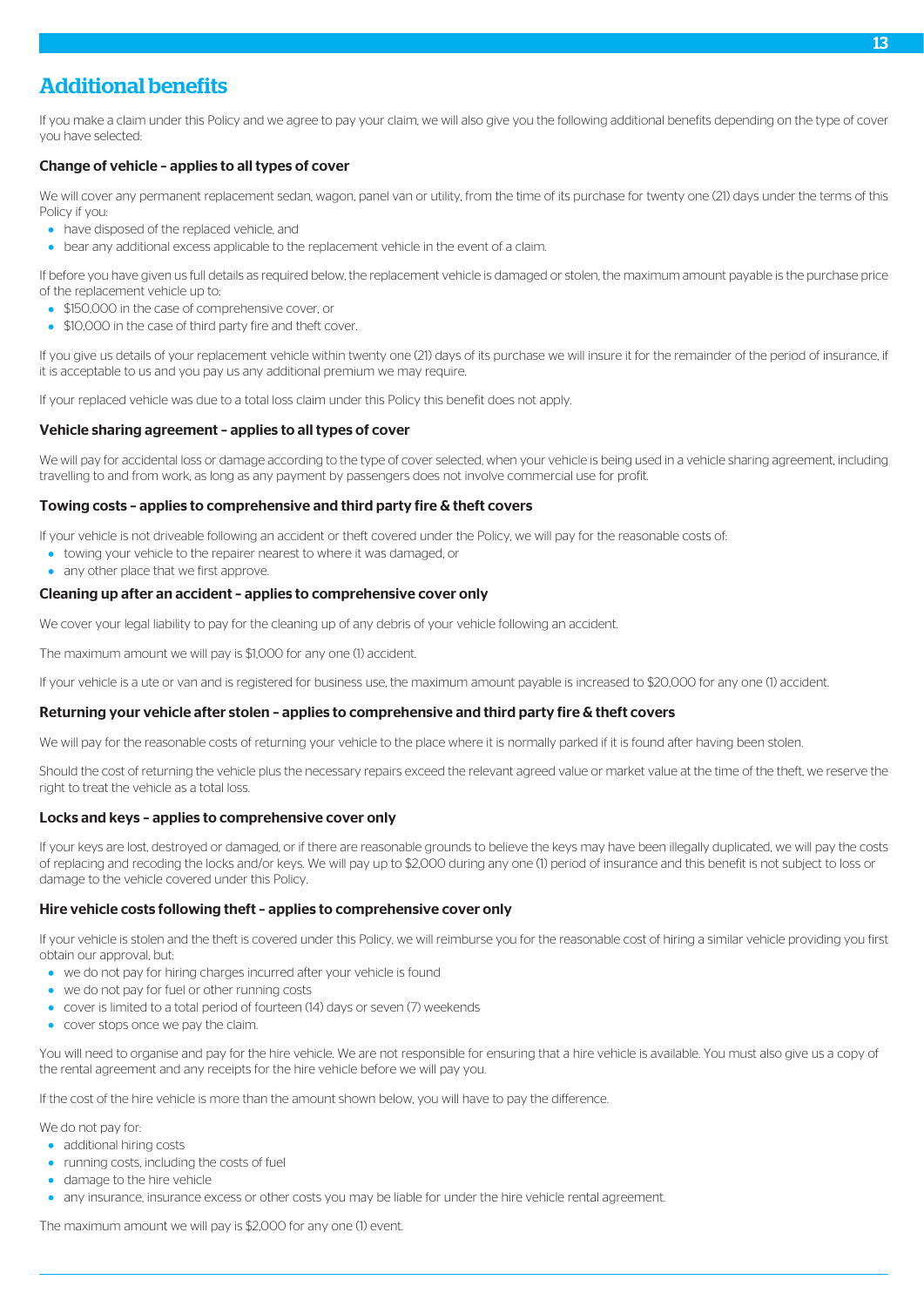#### Trailer cover – applies to comprehensive cover only

We will pay for theft, or accidental loss or damage to any trailer (other than a caravan) which is owned by you while it is:

- attached to your vehicle, or
- detached from your vehicle but within the domestic land boundaries of your usual home as long as it was not in a common area of home units, flats and the like.

We do not pay for any property in or on the trailer.

The maximum amount we will pay is the market value of the trailer, limited to \$1,000.

#### Personal property – applies to comprehensive cover only

If your personal property is lost or damaged in an event covered by this Policy we will pay for the loss or damage of such personal property.

However, we will not pay for more than the actual value of the property, that is, we will only pay the new replacement cost of any item which can be purchased in Australia less an allowance for age, wear, tear and depreciation.

There is no cover under this section:

• if the vehicle is only broken into whilst parked

- **•** for money, cheques or negotiables
- for unset gemstones, gold or silver nuggets
- **•** for any animal, bird or fish
- **•** for trade tools, stocks or samples
- for mobile phones or two way radios
- **•** for GPS or personal music devices

In this clause, 'personal property' means private household or personal possessions belonging to you or any member of your family who normally lives with you.

The maximum amount we will pay is \$500 for any one (1) event.

If your vehicle is a ute or van and is registered for business use, the maximum amount payable is increased to \$2,000 for any one (1) event.

#### Travelling & accommodation expenses – applies to comprehensive cover only

We will pay for any reasonable travelling and accommodation expenses resulting from a claim for accidental damage, fire or theft to your vehicle which we accept under this Policy, as long as at the time of accident, fire or theft your vehicle was more than 150 kilometres from the address where it is normally parked at night.

We will not pay if you had intended to pay for overnight accommodation in any event.

The maximum amount we will pay is \$1,000 for any one (1) event.

If your vehicle is a ute or van and is registered for business use, the maximum amount payable is increased to \$2,000 for any one (1) event.

#### Child seat or baby capsule – applies to comprehensive cover only

We will pay for loss or damage to a child's seat or baby capsule that is stolen from your vehicle or damaged in an accident or fire while in your vehicle.

#### Driver accident compensation benefit – applies to comprehensive cover only

We will pay the following scale of benefits to the driver of your vehicle who is injured as a result of an accident while driving your vehicle if:

- the driver was driving your vehicle with your consent,
- the claim has been accepted under this Policy, and
- the driver is not entitled to any benefits under any compulsory statutory insurance scheme or accident compensation scheme, or would have been so entitled if:
	- it were not for the application of any excess or deductible applying under the scheme, or
	- o compensation under the scheme had not been refused, because you did not register your vehicle or apply for cover under the scheme.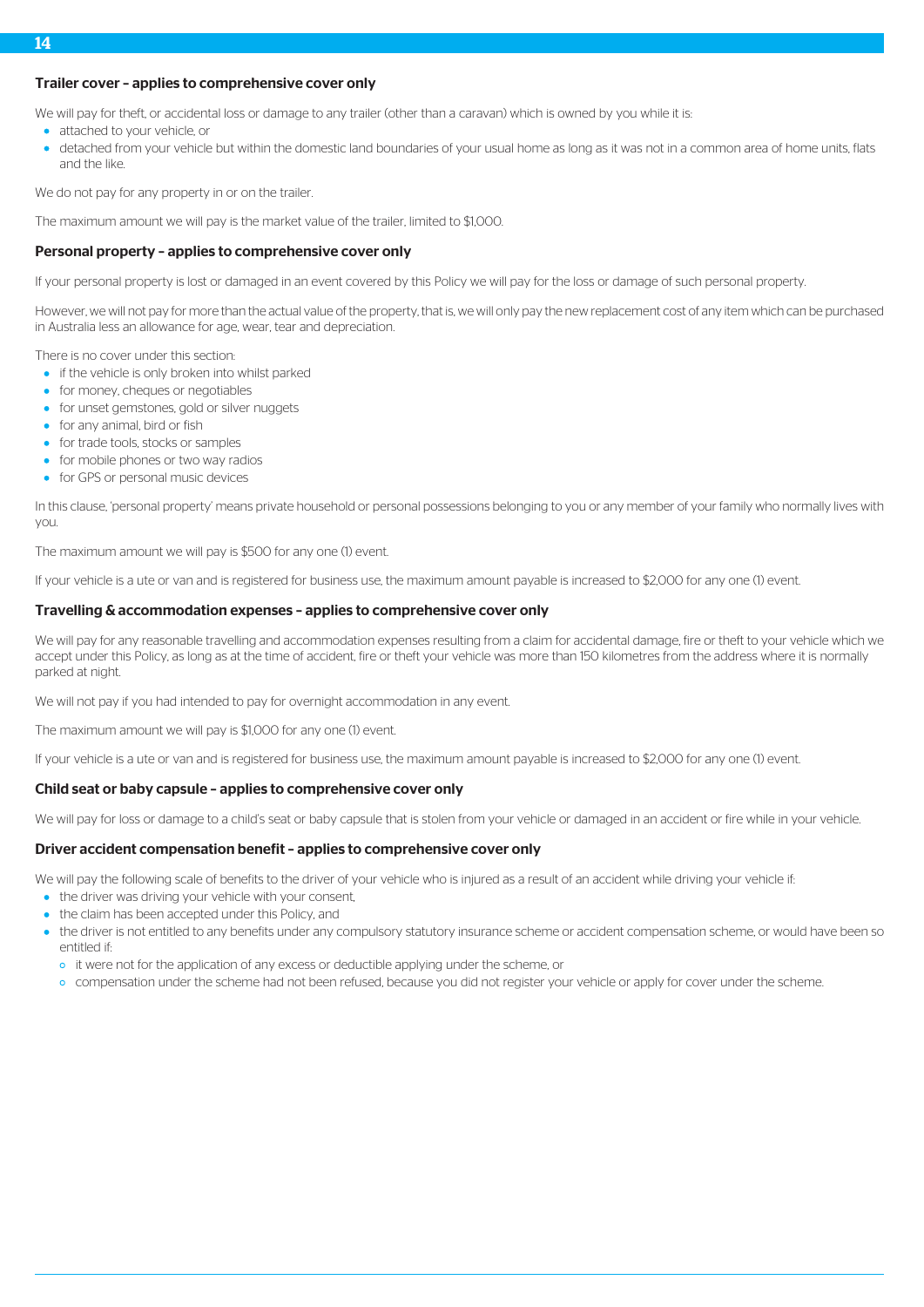#### Table of injury and benefit

| <b>Injury</b>                                                                                                                                                                                                          | <b>Benefit</b> |
|------------------------------------------------------------------------------------------------------------------------------------------------------------------------------------------------------------------------|----------------|
| Quadriplegia (total paralysis of both legs and both arms)                                                                                                                                                              | \$100,000      |
| Paraplegia (total paralysis of both legs and a part of or the whole of the lower half of the body)                                                                                                                     | \$75,000       |
| Permanent total disablement                                                                                                                                                                                            | \$50,000       |
| Loss of entire sight in both eyes                                                                                                                                                                                      | \$25,000       |
| Loss of entire sight in one eye                                                                                                                                                                                        | \$10,000       |
| Permanent total loss of use of one (1) limb (at or above the wrist or ankle) if the disability has continued for at least twelve<br>(12) months and in our opinion is beyond the reasonable possibility of improvement | \$10,000       |

The disability must occur within ninety (90) days of the date of accident for any of the benefits to be given.

We will pay only one (1) of the benefits mentioned above for any one (1) accident.

We will not pay a claim unless the injured person undergoes any medical examinations during any period we may require in order to assess the claim. (We will arrange the examinations and pay the costs).

#### Funeral expenses – applies to comprehensive cover only

As a result of an accident in an insured vehicle covered under the Policy your driver sustains a fatal injury, whether or not death occurs at the time of the loss, we agree to pay for associated burial or cremation costs and include travel costs within Australia for the deceased driver or any member of the immediate family. This benefit will not be reduced by any accident compensation and we will pay up to \$5,000 in total for any one (1) period of insurance.

#### No claim discount benefit – applies to comprehensive cover only

If your vehicle is insured for comprehensive cover and you do not have a claim, we apply a discount off your next year's renewal premium. This reward is called the 'no claim discount'.

The more 'claim free' years that you have, the greater the percentage of discount, until you reach the maximum level of discount after 5 years. Even if you have a claim where your no claim discount would be affected, you may not lose all of your no claim discount. If you have a claim and you have not accumulated any no claim discount we will increase your invited renewal premium.

We also accept the number of claim free years that you may have accumulated with another insurer in calculating your no claim discount.

#### Accidents/losses affecting your no claim discount

When calculating your renewal premium we take into account accidents/losses that occur during the period of insurance that affect your no claim discount.

#### Faultless no claim discount benefit – applies to comprehensive cover only

If you have been involved in a collision (and not any other type of accident) with another vehicle we will not penalise your no claim discount entitlement when you renew your Policy if:

- you can satisfy us that the collision was totally the fault of the driver of another vehicle, and
- you tell us the registration number of the other vehicle and the full name, licence number and address of the other driver.

We give this benefit only if we are allowed legally to recover the amount of any loss including any applicable excesses from the responsible person.

This benefit does not apply to windscreen or window glass damage only claims.

We will consider you faultless If we determine that you were less than 20% at fault for any incident.

Where the driver of the other vehicle disputes who was at fault, the no claim discount will be affected but reinstated to the level it was before the claim, if it can be established to our satisfaction that the other driver was totally at fault.

#### Windscreen claim benefit – applies to comprehensive cover only

We will not reduce your no claim discount for any broken or damaged windscreen or window glass only claim.

#### Uninsured motorist's benefit – applies only to third party fire & theft or third party property damage cover

At our option we will either repair your vehicle to its condition immediately prior to the time of loss or pay you the cost of repairs to your vehicle resulting from accidental loss or damage to your vehicle, if you can satisfy us that the accident which gave rise to the claim was totally the fault of the driver of another vehicle and:

- you tell us the registration number of the other vehicle and the name and address of the driver of the other vehicle, and
- at the time of the loss or damage the driver of the other vehicle was not insured for their third party liability, and
- at the time of the loss or damage the other vehicle was not owned or registered in your name or in the name of a person who is a relative of yours or any person with whom you ordinarily live.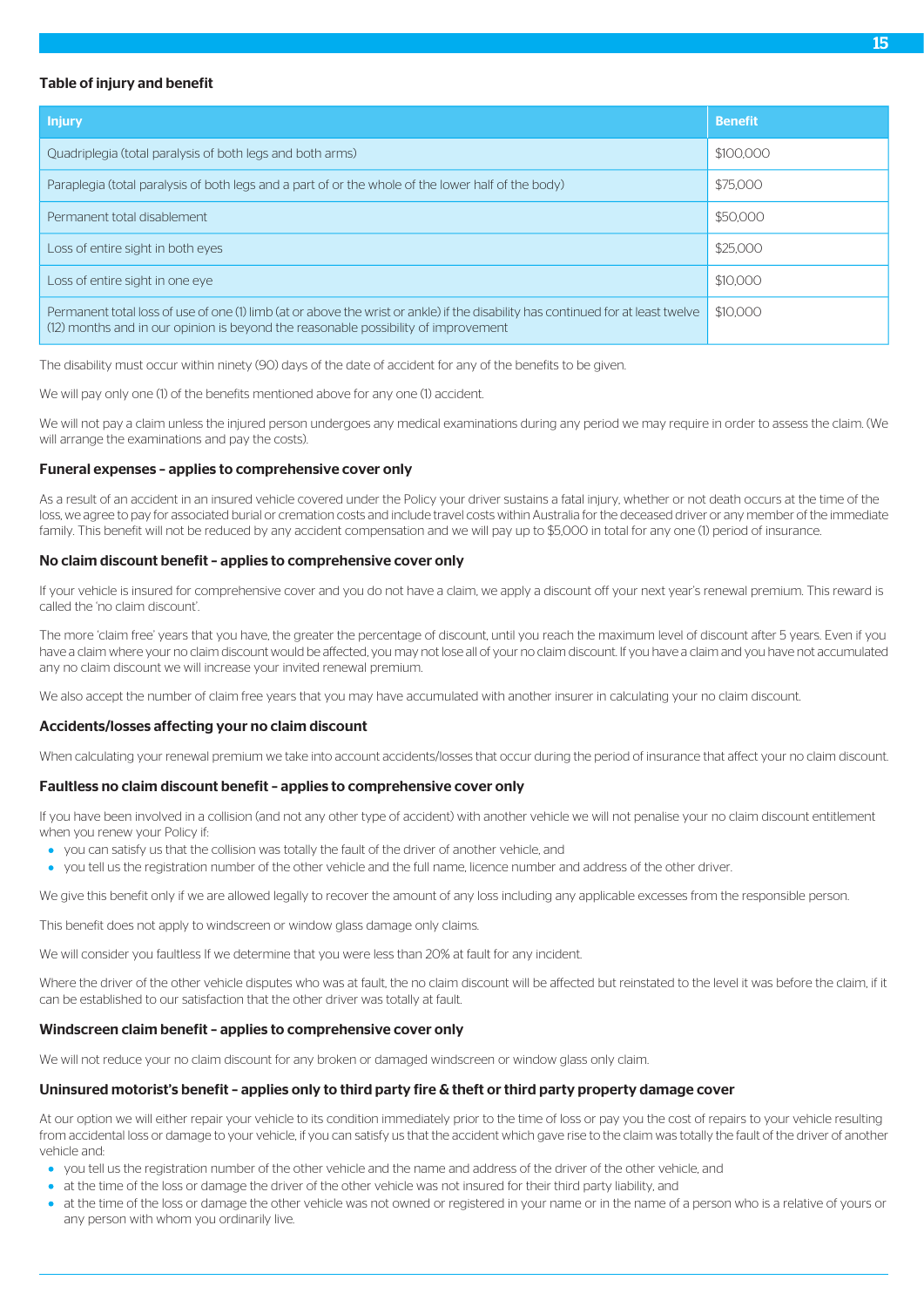The maximum amount we will pay under this benefit for all claims from any one (1) accident or series of accidents arising out of the one (1) cause or event is the lesser of \$5,000 and the market value of your vehicle at the time of the loss or damage.

If we pay you the market value of your vehicle, then your vehicle in its damaged condition will become our property.

#### Sign writing – applicable only to vehicles registered for business use

<span id="page-16-0"></span>We will cover you for loss or damage to sign writing or fixed advertising signs or material forming a permanent part of your vehicle at the time of the loss or damage.

## General exclusions

These general exclusions apply to all sections of this Policy.

This Policy excludes loss, damage, destruction, death, injury, illness, liability, cost or expense of any nature directly or indirectly caused by, contributed to by, resulting from, arising out of or in connection with any of the following, regardless of any other cause or event contributing concurrently or in any other sequence to the loss:

- war, invasion, acts of foreign enemies, hostilities or war-like operations (whether war be declared or not), civil war, rebellion, revolution, insurrection, civil commotion assuming the proportions of or amounting to an uprising, military or usurped power, or
- 2. any act(s) of Terrorism that is directly or indirectly caused by, contributed to by, or in any way involves or is connected with biological, chemical, radioactive, or nuclear pollution or contamination or explosion. For the purpose of this exclusion, an act of terrorism includes any act, or preparation in respect of action, or threat of action designed to influence the Government of the day or de facto of any nation or any political division thereof, or in pursuit of political, religious, ideological or similar purposes to intimidate the public or a section of the public of any nation by any person or group(s) of persons whether acting alone or on behalf of or in connection with any organisation(s) or Government(s) of the day or de facto, and which:
	- involves violence against one (1) or more persons; or
	- **·** involves damage to property; or
	- endangers life other than that of the person committing the action; or
	- creates a risk to health or safety of the public or a section of the public; or
	- **•** is designed to interfere with or to disrupt an electronic system.
- 3. radioactivity or the use, existence or escape of any nuclear fuel, nuclear material, or nuclear waste or action of nuclear fission or fusion.

This Policy also excludes any loss, destruction, damage, death, injury, illness, liability, cost or expense of any nature directly or indirectly caused by, contributed to by, resulting from or arising out of or in connection with any action taken in controlling, preventing, suppressing, retaliating against, or responding to or in any way relating to 1, 2 or 3 above.

#### Sanctions limitation and exclusion clause

You're not insured under any section of this Policy where a claim payment breaches: any sanction, prohibition or restriction under United Nations resolutions; the trade or economic sanctions, laws or regulations of Australia, the European Union, United Kingdom or United States of America; or any local autonomous sanctions.

#### Additional exclusions applying to this Policy

Your Policy does not cover any loss or damage, if your vehicle:

(a) was not reasonably secured against further damage or theft, following an accident

- (b) was being driven by someone:
	- who does not hold a legal driving licence to drive your vehicle in Australia, or
	- who is under the influence of alcohol or drugs, or
	- whose blood alcohol reading exceeds the legal limit (unless there is a law that says otherwise), or
	- who following an accident, refuses to provide or allow the taking of a sample of breath, blood or urine for testing analysis as required by the law of any State or Territory in which the accident occurred.

However, we do give cover if you have allowed another person to drive your vehicle, but you did not know or could not be reasonably expected to know that they were not so licensed or would be under the influence of alcohol or drugs.

Where permitted by law, we reserve the right to recover the amount we pay from the driver of your vehicle at the time of the loss or damage.

- (c) is stolen or is involved in an accident and you incur costs because you cannot use your vehicle except as may be covered elsewhere in the Policy
- (d) has been modified in a way that materially increases its designed top speed or performance and we were not told this and agreed to it in writing
- (e) is being used to carry more passengers or carrying or towing a heavier load than it was designed for, unless you can prove that this did not contribute to the loss or damage
- (f) or an attached caravan or trailer was being used when you knew or should have known it was un-roadworthy or unsafe, unless you can prove that this did not contribute to the loss or damage
- (g) is being used in a test, trial, experiment or demonstration other than a demonstration for the purpose of selling the vehicle or involved in a defensive driving course
- (h) is being used or tested in preparation for racing, pace making, reliability trial or a speed or hill climb
- (i) is let on hire, used to carry passengers for payment, other than private pooling arrangements, or to carry other people's goods for payment. This exclusion doesn't apply to ridesharing
- (j) is used for purposes other than those shown in the Policy Schedule
- (k) is not registered for use on a public road
- (l) runs on rails or is designed to run in water such as in a lake or sea
- (m) has been legally seized or repossessed
- (n) is outside Australia except when being transported between places in Australia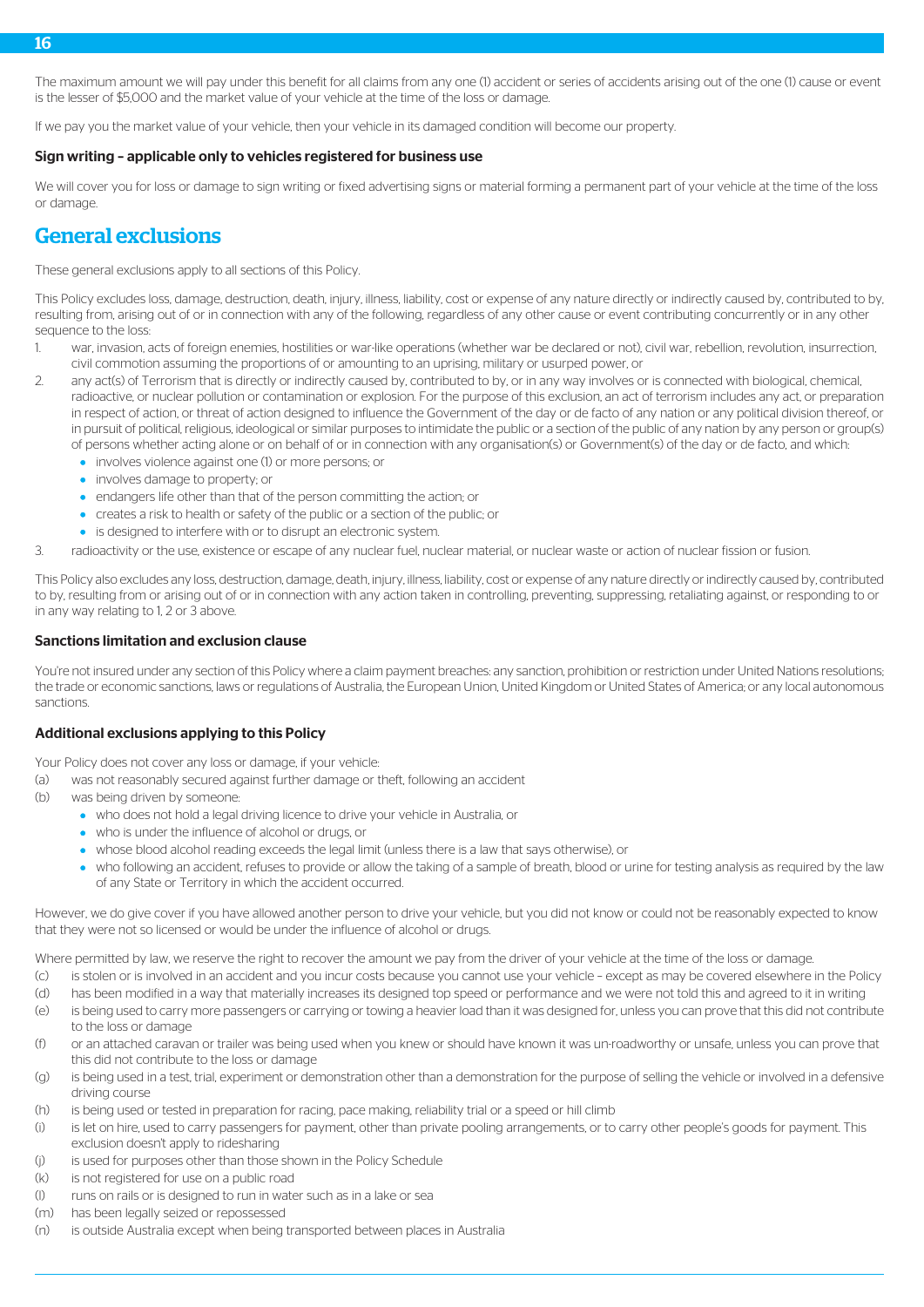- (o) is being used when it is an unsafe condition, and you knew or should have known that it was unsafe to use
- (p) we won't cover you under any section of this Policy while using your vehicle for ridesharing if you haven't complied with applicable laws.

Your Policy does not cover any loss damage or liability arising out of:

- (a) your failure to comply with a condition of this Policy
- (b) a deliberate act by you or anyone acting with your permission except when it is to avoid or reduce damage which would otherwise happen
- (c) any intentional criminal or dishonest act by you or any person acting with your consent
- (d) your admission of liability or fault for damage or injury without our consent, except where such liability would have been incurred even if you had not admitted fault or liability
- <span id="page-17-0"></span>(e) the illegal carrying of quantities of inflammable liquids, gases or explosives.

# General conditions

There are conditions set out in this General conditions section, in the Claims section and under each particular cover and section. If any of these conditions aren't met, we may refuse a claim, reduce the amount we pay or in some circumstances we may cancel your Policy. When making a claim, you must have met and then continue to comply with the conditions of your Policy. Any person covered by your Policy, or claiming under it, must also comply with these conditions.

If you, or someone covered under your Policy, don't meet these conditions or make a fraudulent claim we may:

- Refuse to pay your claim or reduce what we pay for your claim
- Cancel your Policy.

#### Assistance and co-operation

At all times when you deal with us you must:

- Provide us with all reasonable assistance we may need
- **Be truthful and frank**
- Not behave in a way that's abusive, dangerous, hostile, improper or threatening
- Co-operate fully with us, even after we've paid a claim.

#### Care and maintenance

You must take reasonable care to prevent damage, injury or loss. We won't pay for damage, injury, loss or your liability to which your failure to take reasonable care is a contributing factor. At all times, you must:

- Prevent damage to property insured, as well as to others and their property
- Minimise the cost of any claim under your Policy
- Comply with all laws.

#### Changes to your circumstances

You must tell us as soon as possible if circumstances occur, or if changes or alterations are intended or made which increase the risk of loss, damage or injury.

Examples include:

- Changing where the vehicle is stored
- Other drivers using your vehicle.

#### Other interests

You must not transfer any interests in your Policy without our written consent.

<span id="page-17-1"></span>Any person whose interests you've told us about and we've noted on your Policy Schedule is bound by the terms of your Policy.

#### Other party's interests

You must tell us of the interest of all parties (eg financiers, lessors or owners) who'll be covered by your Policy. We'll protect their interests only if you've told us about them and we've noted them on your Policy Schedule.

# Claims

This section describes what you must do, as well as conditions that apply when you make a claim and at the time loss or damage occurs which is likely to give rise to a claim.

#### What you must do after an accident

If an incident happens which may give rise to a claim you must:

- take all reasonable steps to secure your vehicle to prevent further loss, damage or liability
- notify the police immediately if your vehicle or any of your property is stolen or maliciously or intentionally damaged
- tell us or your financial services provider as soon as possible. We will provide you with a claim form and advice on what to do
- supply us with all information we require to settle or defend the claim
- notify us of any other insurance covering the same loss, damage or liability
- give us all reasonable help and information that we request, which may include attending court to give evidence. You must do this even if we have paid your claim because we may try to recover our payment to you from the responsible person or we may want to defend a claim made against you
- co-operate with us fully in any action we take if we have a right to recover any money payable under this Policy from any other person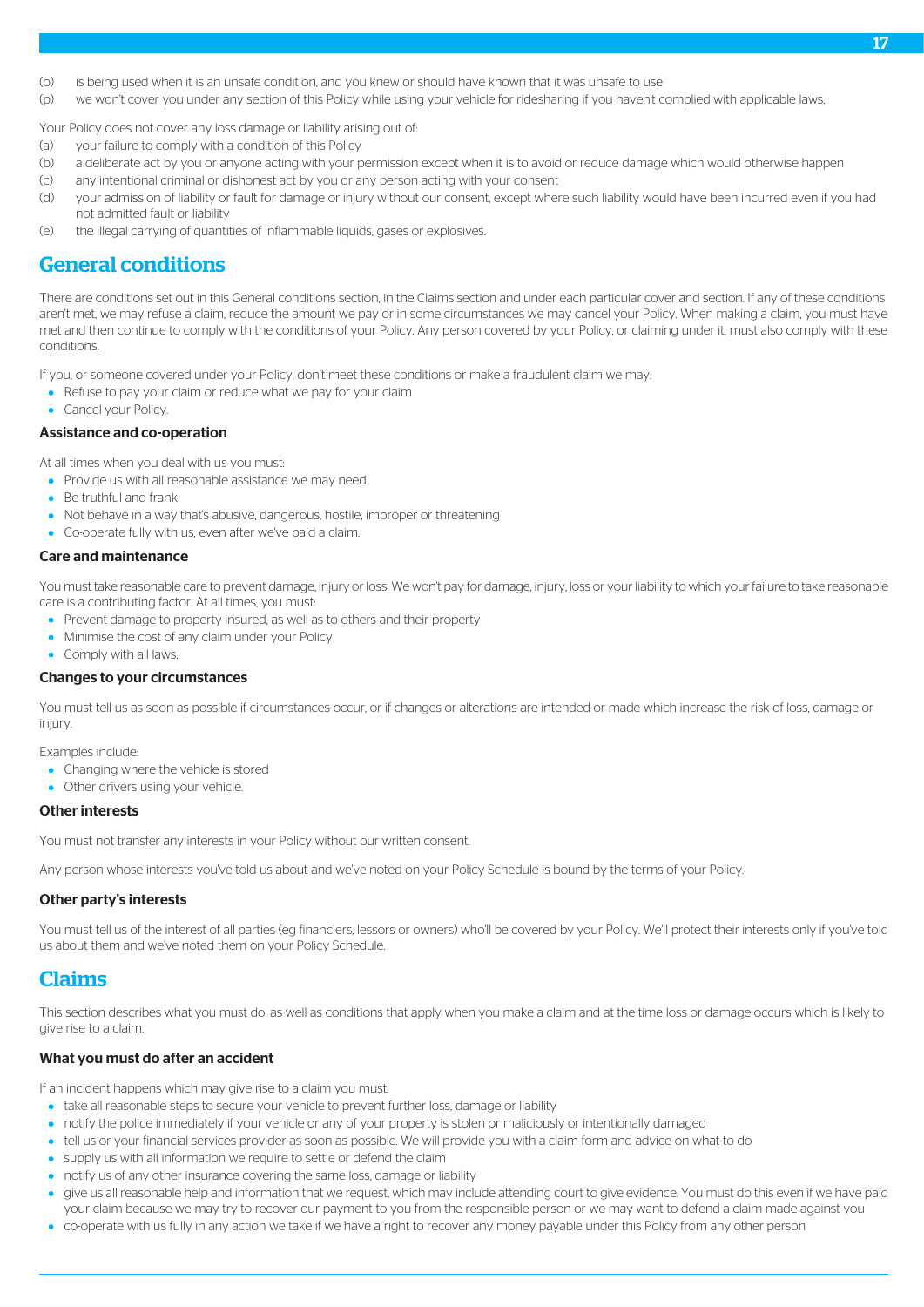- send to us immediately any letter or communication from other parties
- tell us immediately of any notice of impending prosecution or details of any inquest or official inquiry.

In an emergency outside normal business hours you may ring our emergency service on 1800 023 387 for assistance.

If in doubt at any time, ring us or your financial services provider.

#### What you must not do after an accident

In the event of an incident that may give rise to a claim, you must not:

- admit liability if an accident occurs which is likely to result in someone claiming against you
- make an offer, settlement, promise or payment
- incur any costs or expenses without our written consent, in respect of any right or claim which may be the subject of a claim by you against us under this Policy
- authorise repairs to your vehicle without our prior consent. However you may authorise:
- o the fitting of an identical replacement windscreen or window glass
- o repairs up to \$500 (over and above any applicable excesses) if you are more than 150 kilometres from the normal nightly parked address and they are necessary to enable you to continue your journey. If your vehicle is a ute or van and is registered for business use, the maximum amount payable is increased to \$2,000.

#### What we do

We may take over and conduct the defence or settlement of any claim or issue legal proceedings for damages. If we do this we will do it in your name. We have full discretion in the conduct of any legal proceedings and in the settlement of any claim. You must co-operate by giving us any statements, documents or assistance we require. This may include giving evidence in any legal proceedings.

#### What can affect a claim

We will reduce the amount of a claim by the excess shown in the Policy Wording or on the Policy Schedule.

We may refuse to pay a claim if you are in breach of your duty of disclosure or any of the conditions of this Policy, including any endorsements noted on or attached to the Policy Schedule.

We pay only once for loss or damage from the same event covered by this Policy even if it is covered under more than one section of the Policy.

#### <span id="page-18-0"></span>Assessment guarantee

We undertake to assess your vehicle within one working day of being notified of an incident resulting in a claim, if your vehicle is at a repairer in the metropolitan area of any major city.

#### Choice of repairer

You may choose any licensed repairer to repair your vehicle. We may invite, accept, adjust or decline estimates or arrange to move your vehicle to another repairer acceptable to both of us.

#### Contribution

If at the time of any loss, damage or liability there's any other insurance (whether effected by you or by any other person) which covers the same loss, damage or liability you must provide us with any reasonable assistance we require to make a claim for contribution from any other insurer(s).

#### Discharging a security interest

You must take our required steps to remove any security interest in your vehicle after your loan or finance agreement has been discharged.

#### GST

If you're a business you must tell us if you're registered, or are required to be registered, for GST. When you do this, we need you to give us:

- Your ABN
- The percentage of any input tax credit you will claim, or will be entitled to claim, on your premium.

When we pay a claim, your GST status will determine the amount we pay you. Your claim settlement amount will be adjusted to allow for any ITC entitlement.

Unless we say otherwise, all amounts in your Policy are inclusive of GST. There may be other taxation implications affecting you, depending upon your own circumstances. We recommend you seek professional advice.

#### Other insurance

You must notify us of any other insurance which will or may, whether in whole or in part, cover any loss insured under your Policy.

#### Policy comes to an end following total loss

If we declare your vehicle a total loss and pay you the market value or agreed value or replace your vehicle, then the Policy will come to an end and you will no longer have any cover. This means you will not be entitled to make any further claim under this Policy and:

- where the premium has been paid in full for the period of insurance there will be no refund of any premium, or
- where the premium is paid by instalments, we are entitled to deduct from any claim paid or payable, the balance of the unpaid premium or instalments of premium.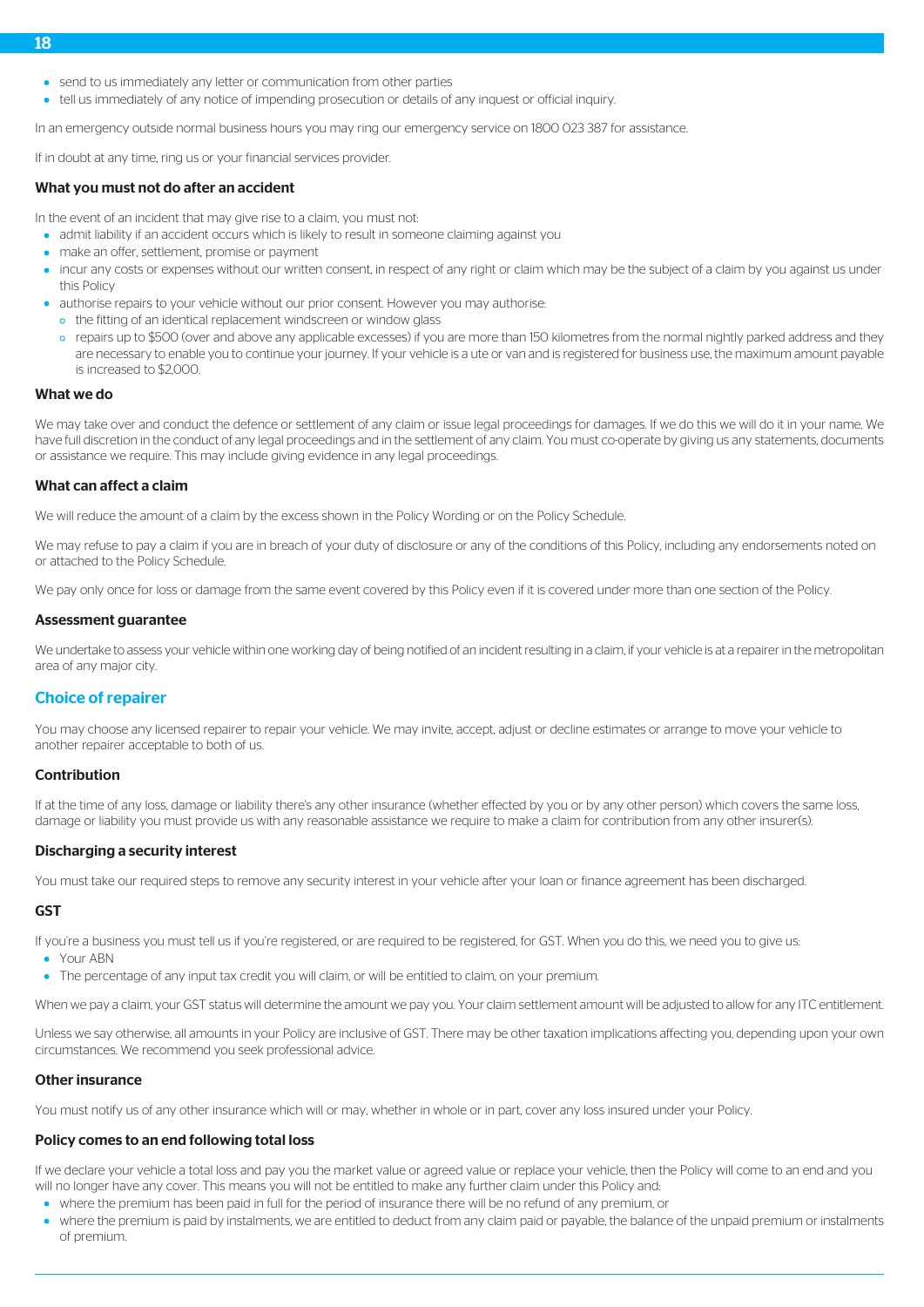#### Preventing our right of recovery

If you've agreed not to seek compensation from any person liable to compensate you for loss, damage or liability covered by your Policy, we won't cover you for that loss, damage or liability.

#### Providing proof

You must be able to prove to us you've suffered a loss covered by your Policy before we'll pay you for it. We may ask you for this proof if you make a claim under your Policy. So your claim can be assessed quickly, make sure you keep the following:

- receipts or other confirmation of purchase of your vehicle or any accessories, and
- all service and repair records.

#### Salvage

We're entitled to obtain and retain any items or materials salvaged or recovered after you make, and we agree, to pay a claim by replacing or paying to replace any items or materials. We may sell the items or materials and keep the proceeds. We may choose to sell the items or materials to you, provided you agree to pay market price .

#### Subrogation, recovery action & uninsured loss

We may at any time, at our expense and in your name, use all legal means available to you of securing reimbursement for loss or damage arising under your Policy. In the event we do so, you agree to give all reasonable assistance for that purpose.

<span id="page-19-0"></span>If you've suffered loss that wasn't covered by your Policy as a result of the incident, we may offer to attempt to recover this. You may also specifically ask us to recover this for you. You'll need to give us documents supporting your loss. Before we include any uninsured loss in the recovery action we'll also ask you to agree to the basis on which we'll handle your recovery action. You may need to contribute to legal costs in some circumstances.

## **Excesses**

'Excess' means the first amount you must contribute to any claim you make under this Policy.

Depending on the age or experience of the driver, and whether you have told us about them and we have noted them on your Policy Schedule, you may have to contribute more than one excess. Each excess is shown on your Policy Schedule and is explained below.

Where more than one vehicle is covered under this Policy and those vehicles are involved in the same incident which gives rise to a claim, you will have to pay the applicable excesses in respect of each vehicle insured under the Policy.

If we accept your claim you must pay the total amount of the applicable excesses either to us or to the repairer. We will tell you to whom they must be paid. However, if your vehicle is a total loss, we may deduct any excess that you must pay before we make any payment under a claim.

#### Standard excess

You will have to contribute the first amount of every claim. This amount is shown on the Policy Schedule as the standard excess.

#### Age or inexperienced driver excess

In addition to the standard excess, you will have to contribute an age excess or inexperienced driver's excess if at the time of any incident giving rise to a claim your vehicle is driven by a person:

- under the age of twenty five (25), or
- aged twenty five (25) or more but has not held a driver's licence for two (2) or more years.

The amount of the age or inexperienced driver's excess is shown on your Policy Schedule. You will not have to contribute this age or inexperienced driver's excess if the only damage to your vehicle is a broken windscreen, or window glass, or caused by storm or hail damage.

#### Undeclared driver's excess

In addition to any other excesses which apply, you will have to contribute an undeclared driver's excess if, at the time of an incident which gives rise to a claim, your vehicle was being driven by or in the charge of a person:

- who is a member of your family and they normally live with you, and
- whose name has not been shown as a driver on your Policy Schedule.

You will not have to pay this excess if:

- the driver of your vehicle is over twenty five (25) years of age and has not been convicted of driving under the influence of alcohol or had their licence suspended or cancelled in the 5 years immediately before the accident or loss, or
- you satisfy us that an emergency existed, or
- the use of your vehicle is shown as business on the Policy Schedule, or
- the only damage to your vehicle is a broken windscreen, window glass, hail damage, or loss or damage which occur when the vehicle is parked or unattended.

The amount of the undeclared driver's excess is shown on your Policy Schedule.

#### Learner driver excess

If at the time of a loss or damage a licensed learner driver is in control of the vehicle the excesses that will apply are those that would have applied to the licensed passenger who is instructing the learner.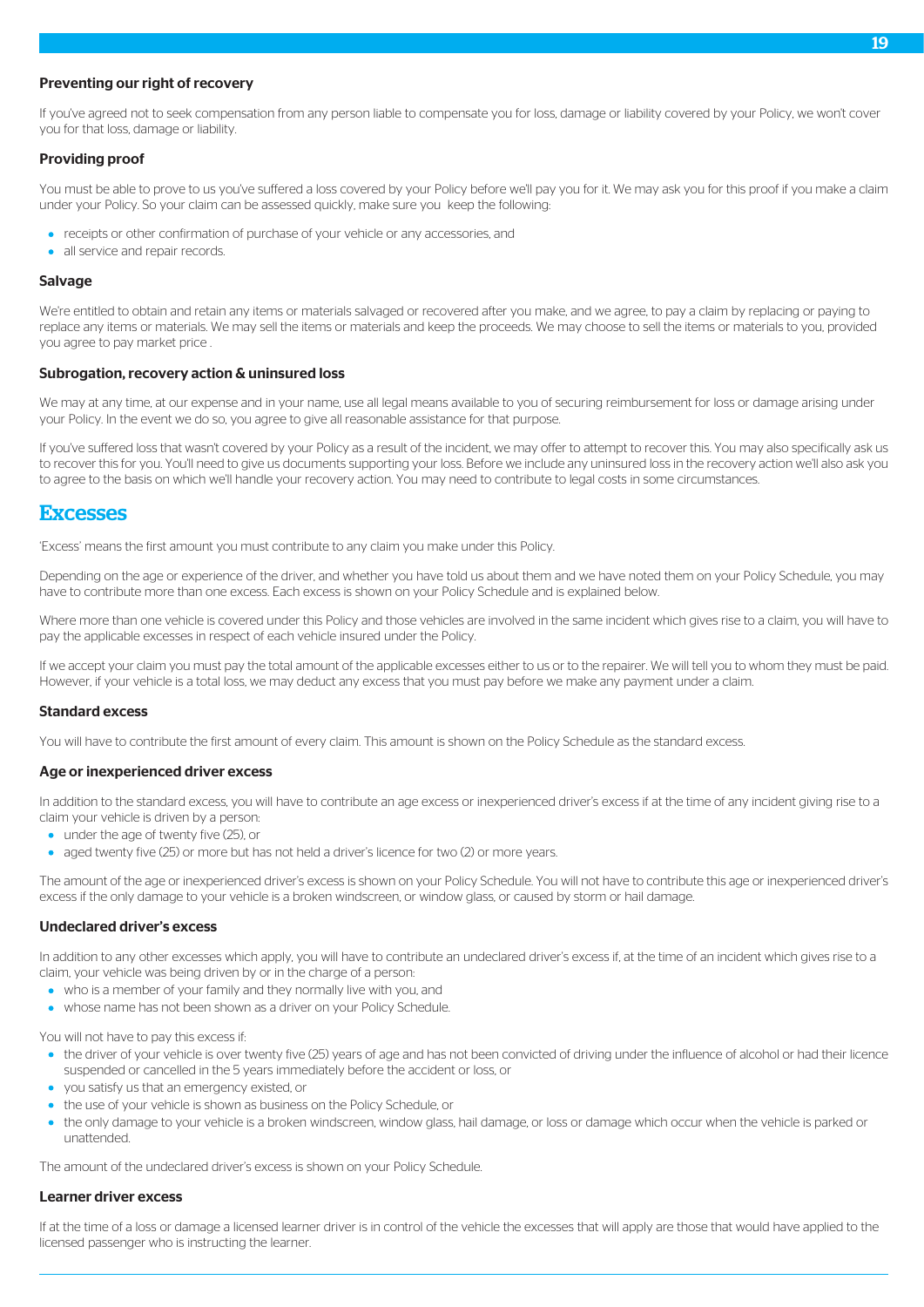#### Off road

The standard excess plus any other applicable excesses payable under the Policy are doubled if your vehicle is damaged while it is being driven on any beach or off any public road (excluding driveways) on land not belonging to you.

#### Theft

If your vehicle is stolen you must contribute an excess for theft as shown on the Policy Schedule, which is in addition to any other excesses payable.

#### Security system

If your vehicle is stolen and the security system was not active at that time, you must contribute an excess of \$200 in addition to any other excesses payable.

#### When you will not have to pay an excess

You will not have to contribute any excess towards a claim, if:

- (a) you can satisfy us that the claim involves a collision with another vehicle and the collision which gave rise to the claim was totally the fault of the driver of another vehicle, and
- (b) you tell us the registration number of the other vehicle and the full name, licence number and address of the other driver, and
- (c) the amount of your claim exceeds the applicable excesses under the Policy.

We give this benefit only if we are allowed legally to recover the amount of any loss, including any applicable excesses from the responsible person.

We will consider you faultless If we determine that you were less than 20% at fault for any incident.

This clause does not apply to windscreen damage and you will have to pay any excess applicable for windscreen only damage.

<span id="page-20-0"></span>Where the driver of the other vehicle disputes who was at fault, you must pay any excess which applies but we will refund it if we are successful in establishing that the other driver was at fault.

## Other terms

These other terms apply to how your Policy operates.

#### Cancelling your Policy

You can cancel your Policy at any time by telling us. If there are other people named as insured on your Policy, we only need a request to cancel it from one of you.

We may cancel your Policy in any of the circumstances permitted by law (eg failure to pay the premium by the due date) by informing you in writing.

We'll give you notice in person or send it to your address (including an electronic address) last known to us.

If you've paid your premium in advance, we'll refund you the proportion of the premium for the remaining period of insurance, less any administration fees.

#### Changing your Policy

Changes to this Policy only become effective when we agree to them and send you a new Policy Schedule detailing the change.

#### Joint and co-insureds

If more than one person is insured under your Policy, we'll treat a statement, act, omission, claim, request or direction by that person as having been made by all insured.

We only need a request from one person insured to cancel or change your Policy.

#### Notices

Any notice we give you will be in writing, and will be effective once it's delivered to you personally or to your last known address (including when it's an electronic one).

It's important for you to tell us of any change of address as soon as possible.